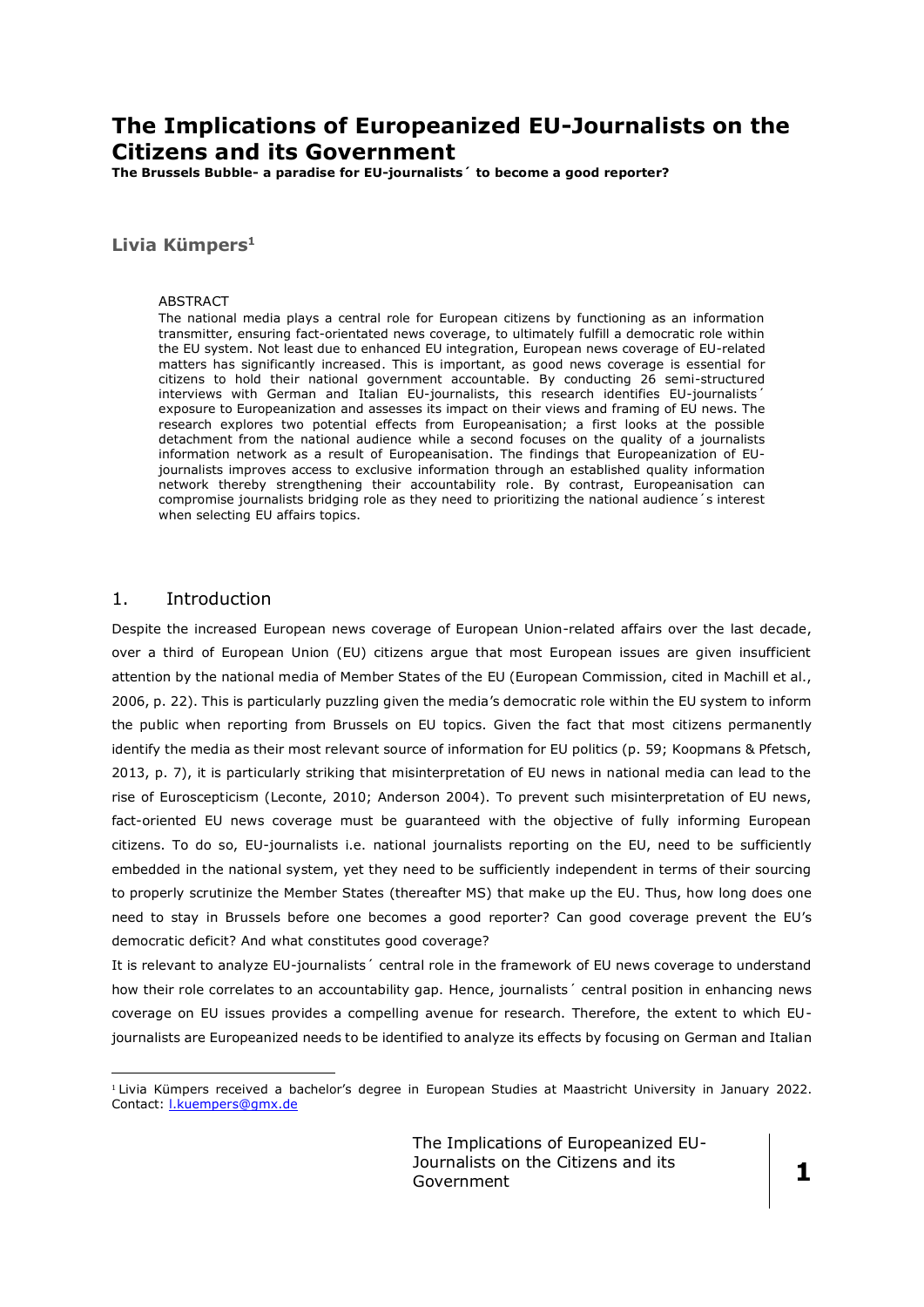EU-journalists´ detachment from the national audience and their quality information network. Thus, measuring the effect of the exposure of German and Italian Europeanized EU-journalists allows for valuable insights into the abilities of EU-journalists to enhance accountability. EU-journalists´ role is thus crucial for a functioning democracy. Both Member States are founding countries of the EU and central actors that make up the EU.

The importance of properly functioning EU-journalism and an informed public within a potentially emerging European public sphere has been discussed extensively (Michailidou & Trenz, 2020; Melchior, 2017; Lecheler, 2008). The origins and effects of the Europeanization of EU-journalists has also been studied by identifying an emerging collective opinion and a developed European attachment (Adam, 2012; Trenz, 2004). However, how Brussels fosters Europeanization and its implication for EU-journalists´ ability to fulfill their role in contributing to public accountability, are much less well understood. This paper thus endeavors to answer the following research question: *How does the Europeanization of EU-journalists in Brussels affect their ability to hold their national government accountable?* My research provides a new perspective by combining the literatures on EU journalism and Europeanization to ultimately assess journalists´ ability to fulfill their role in engendering public accountability. Therefore, two hypotheses are derived to assess the effects of EU-journalists´ exposure to Europeanization, detachment from the national audience, and the quality of its information network.

The paper consists of six parts. The first provides an overview of the previous literature on the importance of EU- journalism to the public and the effect of Europeanization on EU-journalists´ news coverage. Subsequently, a theoretical framework of Europeanization is outlined to explain its various dimensions and demonstrate that Europeanization can have two distinct outcomes (H1&H2). The third section outlines the research design, presents interviewing as a method for data collection, outlines the operationalization of Europeanization and both hypotheses, and explains the data analysis method. The findings from the interviews are presented in the fourth part. Section 5 assesses the effects of Europeanization by testing the hypothesis on the indicators of detachment from the national audience and quality information network. Finally, I draw a conclusion from the analysis while considering the limitations of this research.

## 2. Literature review

#### 2.1 The importance of EU-journalism to the public

Various scholars argue that EU-journalists have a responsibility to the public because they are communication agents between the EU and the public. They shape political discourse by conducting informative EU news coverage (Bijsmans, 2017, p. 75; Lecheler, 2008, p. 446; Trenz, 2004, p. 312). Therefore, EU-journalists "should be viewed as participants rather than passive mediators of European debates" (Trenz, 2004, p. 299). EU-journalists´ pivotal role enables them to establish a European-wide discourse or a so-called public sphere (Gerhards, Meyer cited in Lecheler, 2008, p. 445). EU-journalists' responsibility has arguably been a result of the EU 's complexity, limited transparency, and unwillingness to enable the wider public´s understanding. In other words, EU-journalists must essentially dis-entangle complex matters in a way that is fact-oriented and critical, and stated in simple terms (Melchior, 2017, p. 6; Adam, 2012, p. 26; Statham, 2008, p. 417; Michailidou & Trenz, 2020, p. 1). This is mainly because the EU has failed to invest in efficient public communication (Rauh at el., 2019). Various scholars further

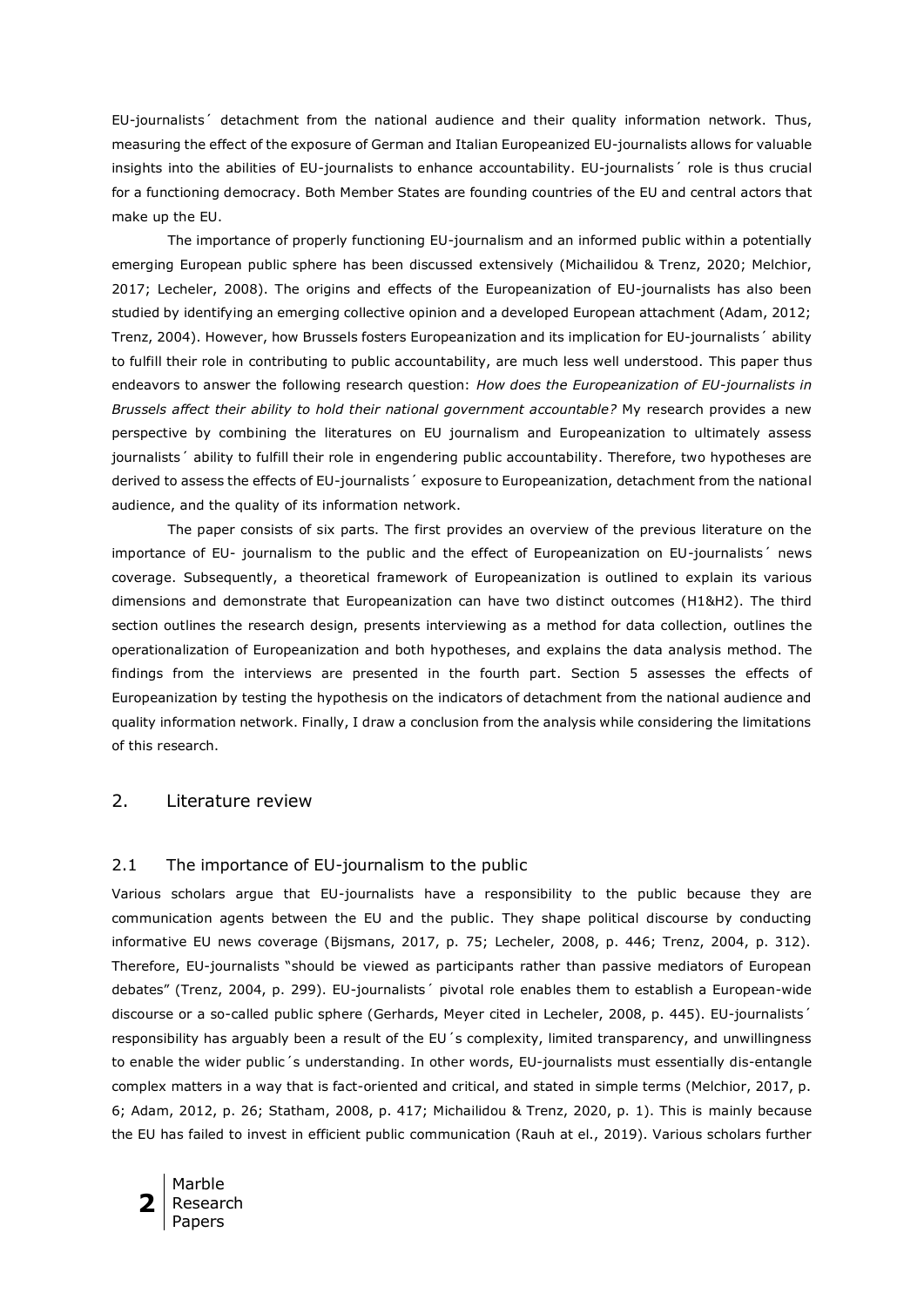agree on the importance of guaranteeing democratic legitimacy by providing the public with an understanding of European affairs and allowing for informed judgments, which is achieved via EUjournalism (Michailidou & Trenz, 2020, pp. 1, 13; Statham, 2008, p. 398).

EU- journalists thus play a central role because they have privileged access to information such as through established networks to command and communicate insider knowledge (Gerhards cited in Lecheler, 2008, p. 443; Trenz, 2004, pp. 293-294). Such insider knowledge is crucial for EU-journalists daily work given the lack of resources they face to conduct their research. Regarding this, Koopmans and Pfetsch (2013) argue that EU-journalists' information sourcing devotes limited resources not least because EU-journalists´ networks are also in the national bubble (p. 10). Meanwhile, Meyer (1999) emphasizes the increasing number of information resources in Brussels due to emerging transnational networks (see also Heft et al., 2019, p. 1186). Moreover, Norris observes the risk of an increasing disconnection between the EU and the public due to negative and even Eurosceptic EU- journalism problematising their potential contribution to the emergence of a European public sphere (citied in Gleissner & De Vreese, 2005, p. 184). The disconnection also results from increasingly skeptical and demanding national audiences (Lloyd & Marconi, 2014, p. 7). In contrast, Koopmans and Pfetsch (2013) argue that the public´s detachment from EU affairs has become an emerging attachment given the introduction of the euro, which affects their daily life (pp. 9-10). Additionally, Gleissner and de Vreese (2005) highlighted that in their reporting, EU-journalists prioritize their nation over other EU member states or EU institutions (p. 224). Yet, it remains unsolved how objective EU-journalists conduct their information sourcing and therefore, how detached they are from the public which is crucial for the emergence of a European public sphere.

Given the importance of EU-journalism to enable a public discourse on European affairs through public communication, a debate among various scholars was triggered on the potential of an emerging European public (Risse, Gerhards, citied in Lecheler, 2008, p. 445, Pfetsch, 2005, p. 3). While Machill and others (2006) perceive a European public sphere as valuable for a functioning democracy, Habermas perceives it as a phenomenon generated by EU-journalism (cited in Lecheler, 2008, p. 445). Regarding its appearance, several scholars deny its possibility (Peter & de Vreese, Gerhards, Grimm, cited in Lecheler, 2008, p. 445) while others are optimistic about its emergence because of EU news coverage to the public that is produced by EU-journalists (Eder & Kantner, cited in Lecheler, 2008, p. 446). Hence, this debate presents the responsibility role of EU-journalists who potentially enable a Europeanization of public communication through their EU news coverage to overcome the missing attachment to the EU.

Previous research has demonstrated the importance of EU-journalism as the mediator between the public and the EU given the latter´s lack of transparency. Given EU-journalists´ central position in this framework, previous authors disagree about whether EU-journalists are able to fulfill this role. The EUjournalists constraints in gathering information and an emerged detachment of their national audience results in a debate about their contribution to a European public sphere. With new data, this thesis helps to contribute to this unsolved debate by investigating by which means EU-journalists fulfill their responsible role to ensure fact-orientated news-coverage, and its means for a potentially European public sphere. It is therefore necessary to assess the extent to which EU-journalists are Europeanized when conducting information sourcing for the news coverage for the public.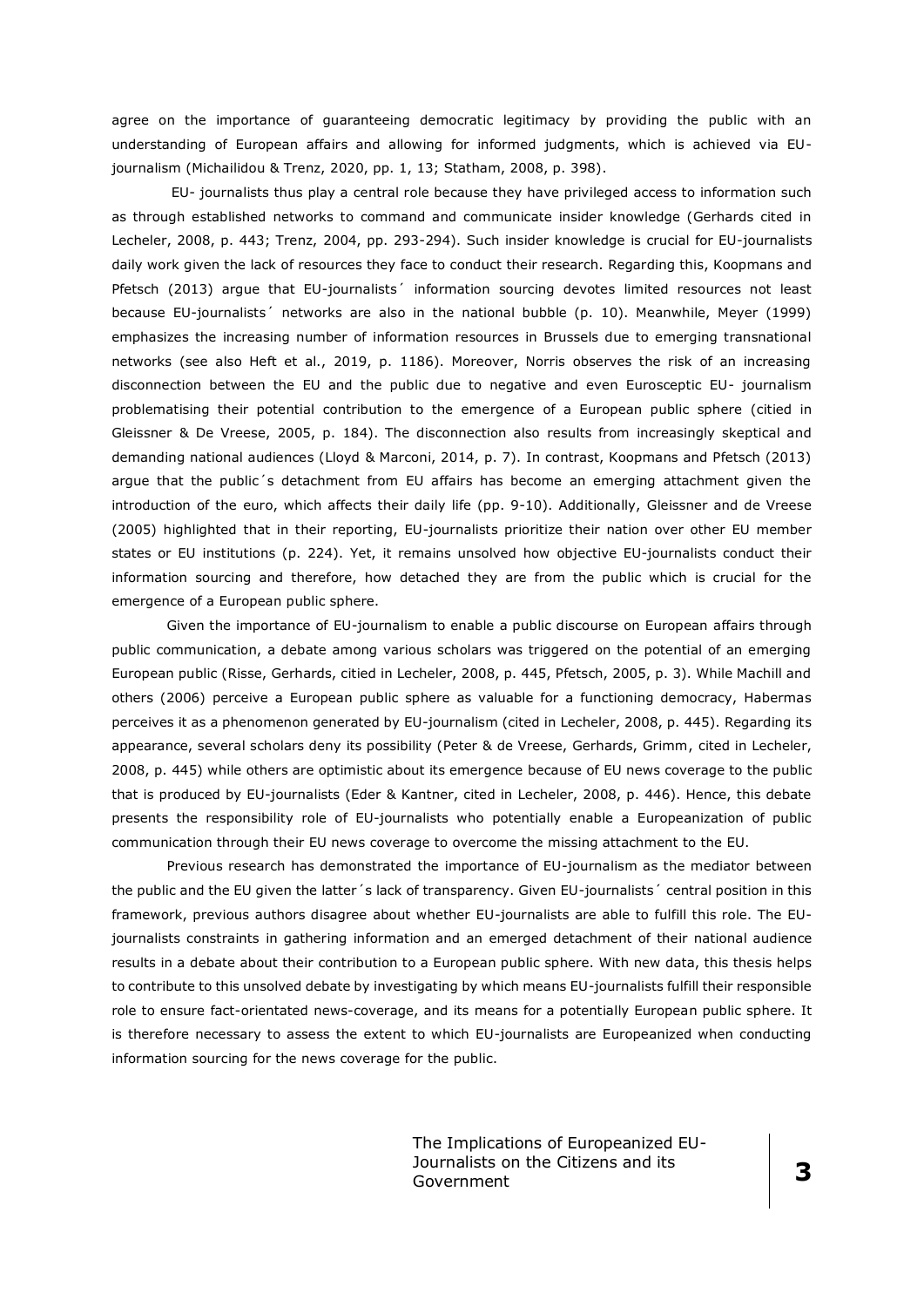#### 2.2 Europeanizing journalists in Brussels

Europeanization is briefly understood in terms of enhanced EU and less national power (Segesten & Bossetta, 2019). Hence, previous authors focused on EU-correspondents´ changing perspectives when conducting news coverage on EU matters. Raeymaeckers et al. (2007) recognize that EU-correspondents are shifting their perspectives from a national toward a European commitment (p.114; see also Trenz, 2004, p. 297). Raeymaeckers and others (2007) argue that the time spent in Brussels affects EUjournalists´ tendency toward "reverence towards the institutions" which implies a detachment of the national perspective (p. 107, 114). Additionally, other scholars emphasize the idea that EU-journalists have developed a sense of belonging in Europe (Adam, 2012, p. 28; Gleissner & De Vreese, 2005, p. 223). As a result, several Member States have argued for a rotation principle to prevent EU-correspondents to Europeanize too much (Morgan, 1995, cited in Raeymaeckers et al., 2007, p. 114). In contrast, Gleissner and de Vreese (2005) stress that EU-journalists' views result from the close links with "EU institutions, their home news organizations, and their perception of the audience" (p. 221).

The Europeanization of Brussels-based journalists has additionally become apparent through the propagation of opinionated pieces since plain news coverage is rarely found in any type of media (Koopmans, 2007; Koopmans & Pfetsch, 2003). Meanwhile, Pfetsch and other scholars (2010) are convinced that EU-journalists´ aim to amplify pro-European voices by prioritizing a transnational European scope in editorials (p. 36). Another effect of EU-journalists' changing perspective is the employment of stereotypes about EU themes (Meyer, 1999, p. 622).

Notably, the reasoning behind the correlation of the location Brussels and the journalists' changing perspective is undertheorized and understudied by scholars. Previous authors also lack insights into other factors influencing that shifting perspective. Without added research on the reasoning behind their changed perspectives, we are missing the correlation regarding how and why their shifted perspectives influence their choices of sources and information. This information would enable an assessment of how the choice of sources ultimately affects EU-journalists´ ability to scrutinize the national government.

This thesis closes the gap in the literature by analyzing the effect of Europeanization on EUjournalists in their established network and attachment to the national audience to assess their ability to hold the national government accountable.

#### 3. Theoretical framework

This chapter outlines the concept of Europeanization and further expands it to show how Europeanization can result in two opposite outcomes, which is presented through two derived hypotheses (H1& H2).

## 3.1 Europeanization and its effects in the field of European Union journalists

To analyze how Europeanization of EU-journalists affects their accountability role, it is crucial to establish an understanding of how to observe and measure this Europeanization. The concept of Europeanization is generally defined as "any process whereby a domestic feature (…) takes on a European dimension" (Segesten & Bossetta, 2019, p. 4). Europeanization therefore refers to enhanced attention to Brussels due to the increasing EU power. Europeanization also assumes that "transnational communications increase within the scope of Europe or the member states of the EU" (Heft et. al., 2019, p. 1185). Therefore, enhanced European integration contributes to the interdependent relationships among the member states (Büggemann & Kleinen- von Köngislöw, 2007, p. 4). Therefore, this theory sets groundwork for the

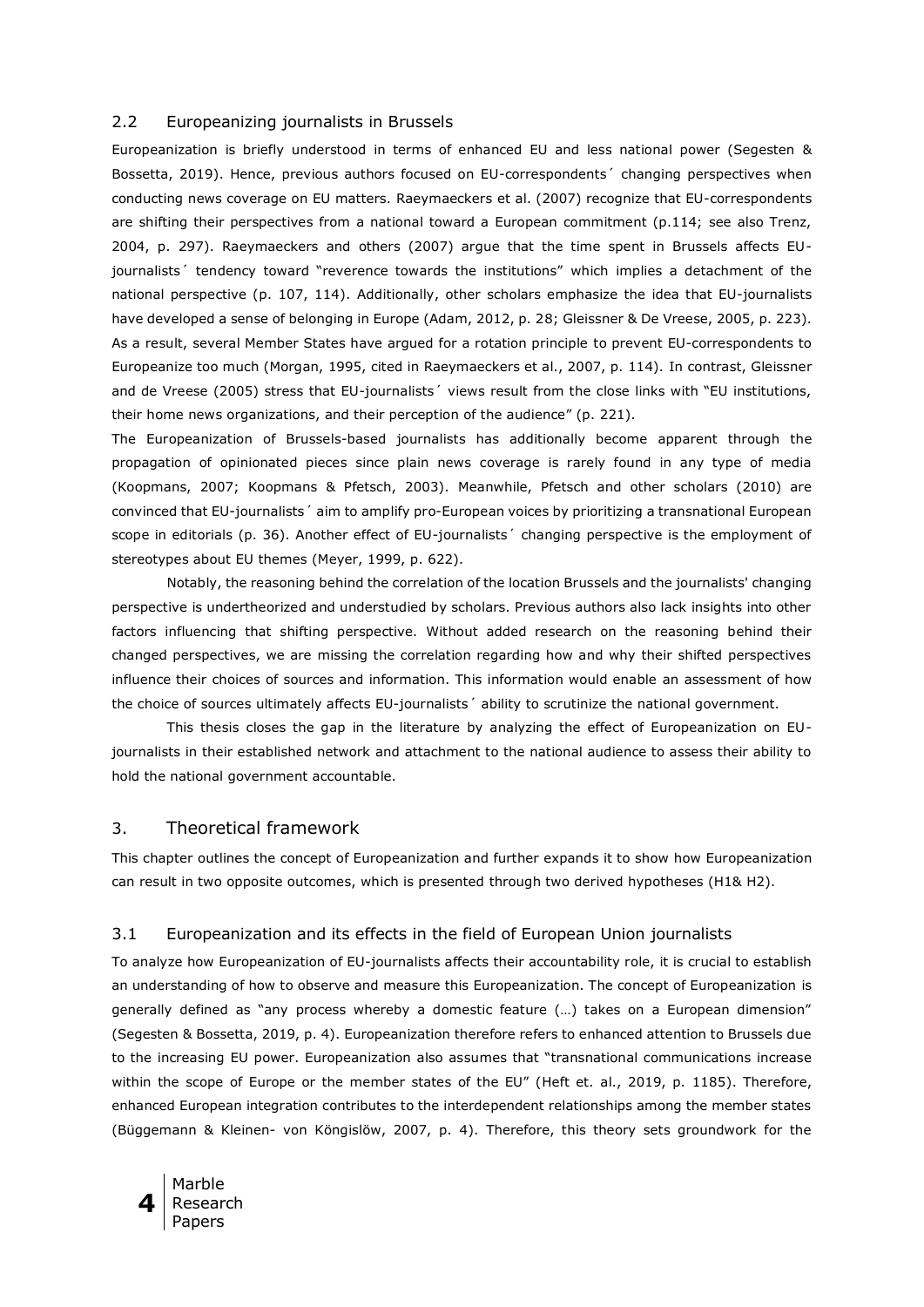establishment of a European public sphere since the identification of an institutional setting that is coined by a balanced public communication between the media, communicators, and the public (Trenz, 2004, p. 294). Researchers have agreed that the determination of a European public sphere can be ambiguous, namely "both gradual and multidimensional", so there are question not only about the existence of such a sphere but also about its format (Peters et al., 2005, pp. 141-142). Hence, the spheres that pertain most specifically to this research question have been selected and are outlined below.

I draw on the conceptualization of Europeanization as provided by Brüggemann & Kleinen -von Königslöw (2007).



**Figure 1**: Dimensions of Europeanization

Source: Let's talk about Europe – Brüggemann & Kleinen- von Köngislöw, 2007, p. 5

As indicated in Figure 1, they distinguish between a horizontal and a vertical dimension of Europeanisation. Each of these perspectives can be linked to a specific (and opposing) impact on the ability for journalists to hold their government to account.

First, vertical Europeanization outlines the connections "between the national and the European level" (Koopmanns, 2007, p. 101). Not least because of enhanced integration, closer attention is paid to the EU level. The introduction of the euro and the enhanced transfer of power to Brussels exemplarily demonstrate the EU level effect on the daily lives of EU citizens since it has increasingly captured the attention of the media (Brüggemann & Kleinen- von Königslöw, 2009, p. 29). Vertical Europeanization can take place topdown when EU actors intervene in national matters due to European regulations, whereas bottom-up vertical Europeanization occurs when national actors address European matters (Koopmanns, 2007, p. 101). Vertical Europeanization bears the risk of detachment from the national audience as EU-journalists predominantly focus on EU actors and EU issues in their news coverage (Boomgaarden et. al., 2013, p. 611). This effect can occur in cases of the close attachment towards the European level that results in diminished understanding of national audiences´ interests. Due to the high frequency of interaction, a sense of collective identity emerges that promotes reference to "we/us," ultimately promoting a collective EU rather than a national position (Juncos & Pomorska, 2011, pp. 10-11). Therefore, vertical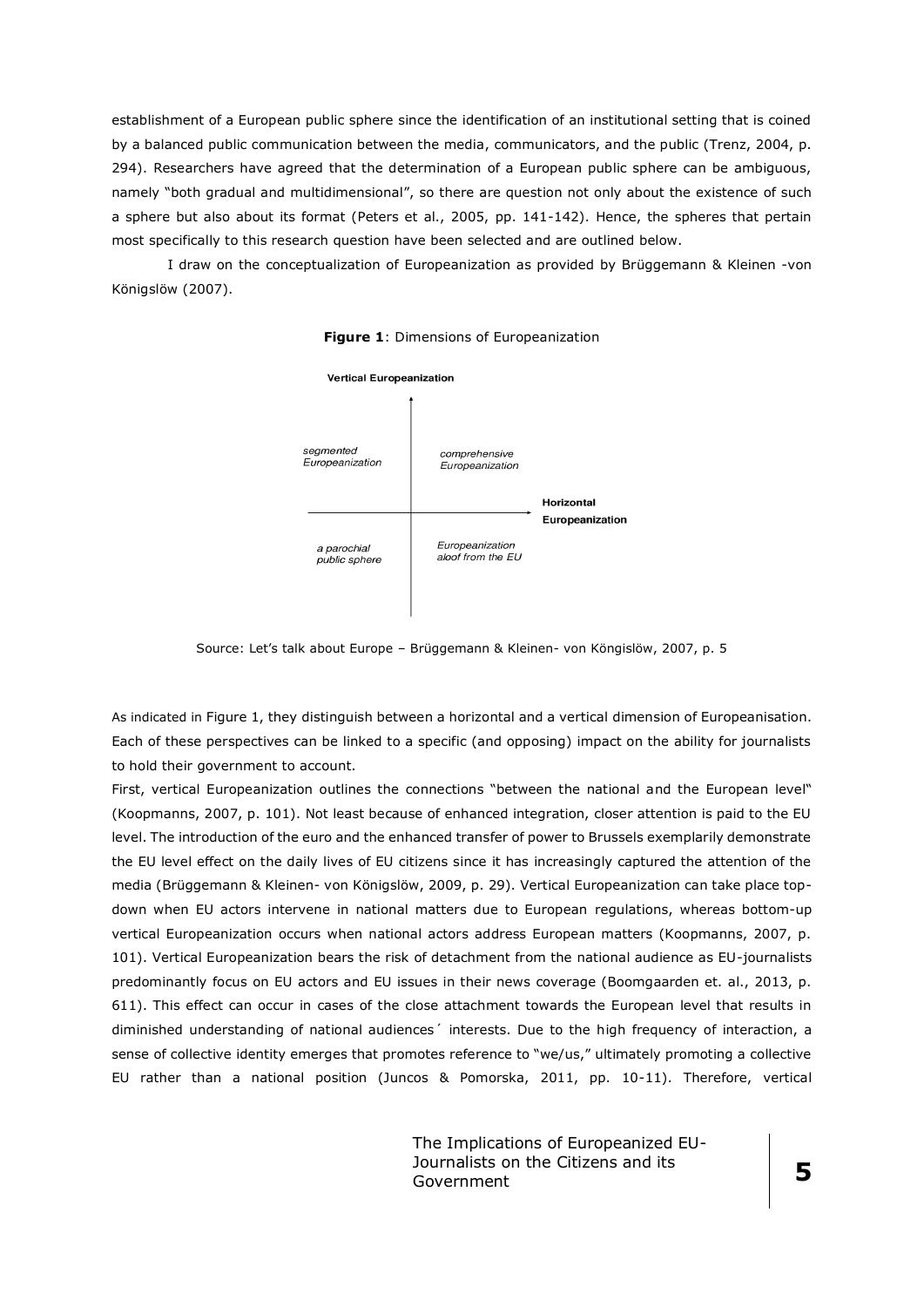Europeanization can have a negative impact on journalists' accountability role due to their detachment from the national audience. Hence, the following hypothesis was derived:

**H1:** The more EU-journalists are exposed to (vertical) Europeanization, the more detached from the national audience they become.

Second, horizontal Europeanization defines established connections among Member States. The national media coverage extends its focus to other Member States by including interviews, comments, and guest pieces due to their increasingly interdependent scheme (Brüggemann & Kleinen-von Königslöw, 2009, p. 29). Horizontal Europeanization appears in a weak or strong form with the former suggesting simple coverage of other Member States' discourses and the latter occurring when actors or policies of another Member State are explicitly highlighted in the news coverage (Koopmanns, 2007, p. 101). Thus, horizontal Europeanization suggests the triangulation of reporting by considering actors from other European countries in the national media that requires a variety of sources (Koopmans & Erbe, 2004; Koopmans & Statham, 2010; Wessler et al., 2008). By including other Member States in reports, perceptions become mutually noticeable in multiple national media types throughout the EU (Heft et al., 2019, p. 1185). The increasing connections among Member States in news coverage results in dissatisfaction with traditional journalism since enhanced transnational and supranational politics in the EU require horizontal Europeanization to perform high-quality news coverage and hold politicians accountable (p. 1187). For instance, the development of a transnational journalism network allows for close collaboration among journalists or news organizations; hence, it provides a groundwork for cooperation beyond borders (pp. 1187-1188). Horizontal Europeanisation can thus have a positive impact on accountability as it fosters public debate and empowers citizen's ability to scrutinize the national government (p. 1187). Given the expectation that EU journalists draw on their network almost daily to triangulate sources and include transnational information, the following hypothesis is derived:

**H2:** The more EU-journalists are exposed to (horizontal) Europeanization, the better the quality of their information network will be.

Finally, despite the distinct spheres of vertical and horizontal Europeanization, intervening variables are also considered. It is noteworthy that Brüggemann and Kleinen-von Königslöw (2009) build upon this idea and identify "four patterns of trans nationalization of national public spheres" (p. 29) as observed in Table 1. Comprehensive Europeanization combines high degrees of both vertical and horizontal Europeanization while a parochial public sphere is created if neither vertical nor horizontal Europeanization is established. Whereas segmented Europeanization identifies vertical Europeanization only, Europeanization aloof from the EU determines horizontal Europeanization without vertical dimensions (p. 30). These patterns are notably relevant when measuring the degree of Europeanization of EU-journalists since it is likely to identify the process that can lead to our derived hypotheses. It results in enhanced public debates on EU matters and hence greater citizen involvement (Adam, 2012, p. 29).

In sum, the concept of Europeanization is expanded and allows for an analysis on EU-journalists' ability to hold the national government accountable through the two identified indicators derived from the hypotheses.

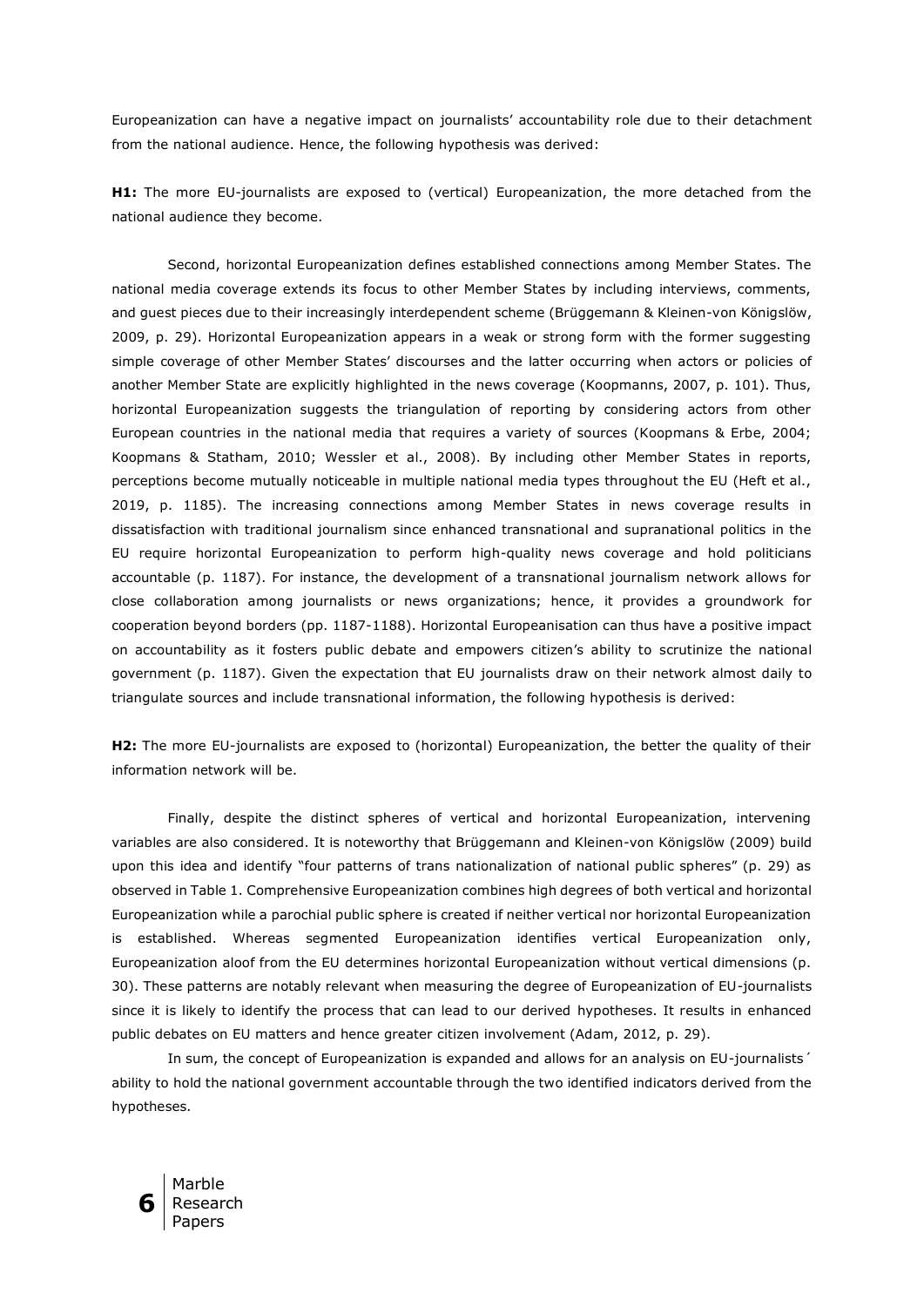## 4. Methodology

In this chapter, I justify the case selection of EU-journalists as the driving force of this research and outline the methods I applied to gather, operationalize, and analyze the data.

#### 4.1 Research design

This research draws on 26 interviews<sup>2</sup> conducted with EU-journalists<sup>3</sup>, which is adequate for a qualitative analysis given that some national media channels in the EU support up to approximately five EU journalists in Brussels due to increasing budget constraints (Raymaeckers et al., 2007, pp. 106-108). Interviewees were selected from two member states to enhance external validity: Germany and Italy. The unit of analysis for this research concerns the EU journalist, which –we can expect- shows variation in terms of their degree of Europeanisation.

I gathered the empirical data through semi-structured qualitative interviews from mid-April until mid-May 2021. Qualitative interviewing enables the researcher to establish an in-depth context in greater complexity (Morris, 2015, p. 5) and thus is more suitable for receiving exclusive information due to an established trustworthy atmosphere unlike surveys, which are often incomplete and less detailed. Semistructured interviews require the establishment of a topic quide<sup>4</sup> but allow freedom regarding in-depth explanations, follow-up inquiries, and open questions (Alsaawi, 2014, p. 151). Therefore, interviews are the most reliable way to extract subjective experience. This chosen method therefore allows for hypothesis testing, or in other words, pursuing a deductive approach (Hyde, 2000, p. 83). The opportunity to interview EU journalists personally provided a wider range of information and personal contributions in response to flexible follow-up questions and hence allowed me to explore new aspects beyond the questions provided by allowing for an inductive approach. Given the fact that each EU-journalist was asked identical questions due to a topic guide, the replicability and consistency of the collected data are supported. Applying a topic guide additionally strengthens the internal and external validity of the research since every interview focused equally on the scope of research.

Due to the COVID-19 pandemic, all interviews occurred virtually via Zoom or Skype in German or Italian and were recorded. They lasted between 30 and 60 minutes. 26 interviews with 11 German EUjournalists and 15 Italian EU- journalists were conducted. To collect the data, 77 German and Italian EU journalists were approached via e-mail and follow-up e-mails were sent out within a week. To enhance the representativeness of the interviewee selection, I chose six distinct types of media, namely newspapers, radio, freelancers, internet media, news agencies, and TV networks. This data collection included EU-journalists who had worked in their position for at least a year and so had been exposed to Europeanization, which was the reasoning for their selection. Thus, this data provides concrete information about the extent to which EU journalists are Europeanized and Europeanization's effect on their detachment from the national audience and the quality of their information network.

The research is subject to a risk of bias since the interviews were conducted in German and Italian and translated into English. This limitation poses the burden of ensuring identical interpretation of the wording; for instance, there is no direct translation for "accountability" in Italian. However, this limitation

<sup>4</sup> To be retrieved upon request.

<u>.</u>

<sup>2</sup> Appendix A: List of all interviewed EU-journalists.

 $3$  My colleague Rebecca Tronci conducted the interviews with Italian and I with German EU-journalists.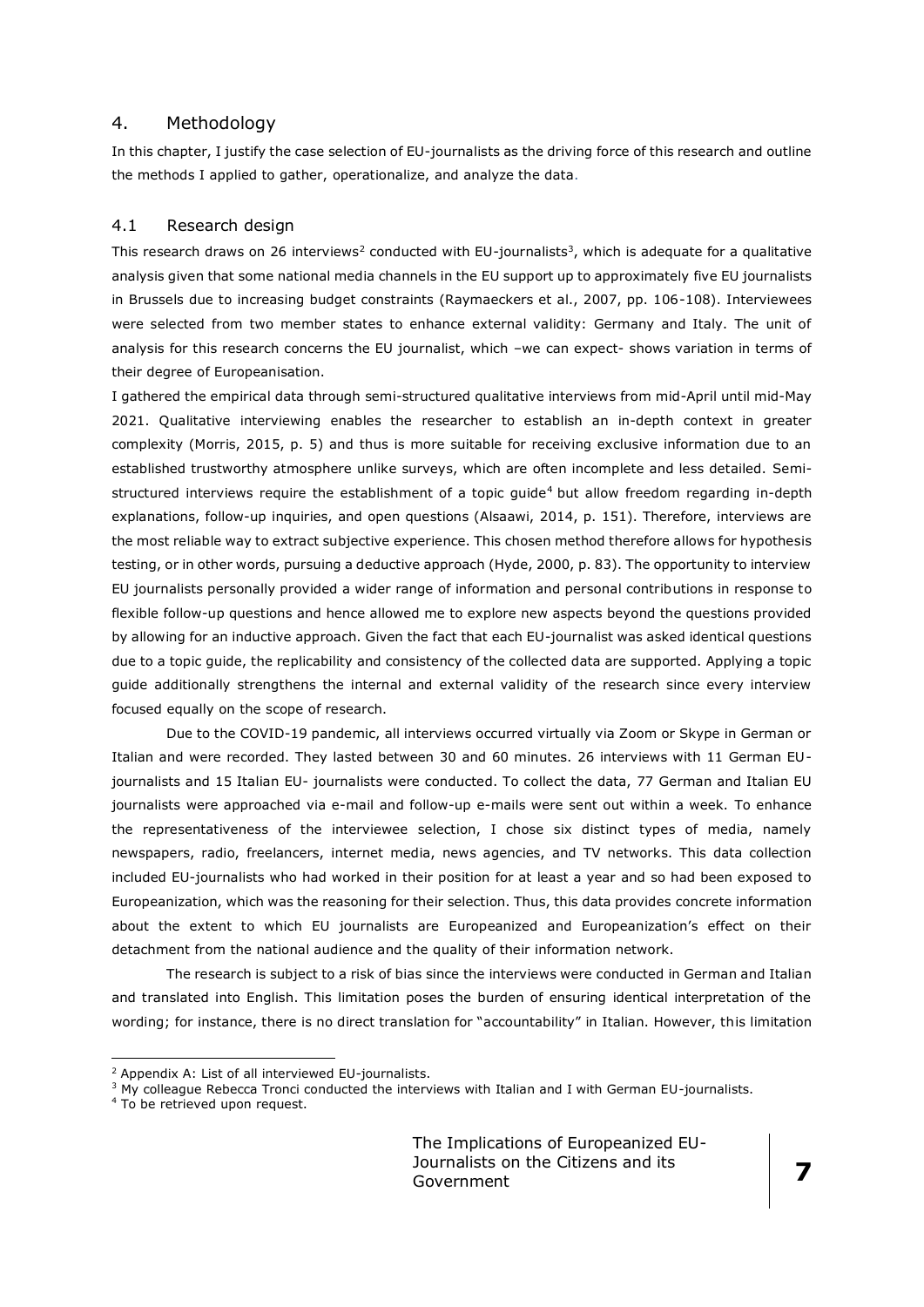was overcome by additionally stating the English term in the interviews. Despite the potential risk of translation inaccuracies in the data collection process, conducting interviews in interviewees' native language strengthens the accuracy and credibility of interviewees' statements.

## 4.2 Operationalization

How did I measure Europeanization to test its hypothesized impact? The following indicators were used to this effect: (1) physical presence in Brussels, (2) their news coverage focusing solely on the EU and national news content, and (3) the duration of their work as an EU correspondent and hence the duration of their presence in Brussels. This measurement is presented in Table 1. Therefore, a measurement scale from 1 to 3 was used to identify the participants' degree of Europeanization. 1 indicates the lowest and 3 the highest degree of Europeanization. For the sake of accuracy, we presume identical distances between the numbers of the scale. Significantly, not all three criteria per level are required to be identified in this category, but at least one indicator per level needs to be fulfilled. The determination of each level is presented as follows:

Level 1: Not in Brussels, coverage of EU and other subjects, 1+ year working as EU-correspondent **Level 2:** Partly in Brussels, coverage of EU and other subjects, 3+ years working as EU-correspondent **Level 3:** Fully in Brussels, solely EU coverage, 5+ years working as EU-correspondent

| <b>Europeanization</b><br>(scale: 1-3) | <b>Indicator</b>                                                                                                             | <b>Operationalization</b>                                                                                                                                  |
|----------------------------------------|------------------------------------------------------------------------------------------------------------------------------|------------------------------------------------------------------------------------------------------------------------------------------------------------|
| Exposure of<br>Europeanization         | (1) Physical presence in<br><b>Brussels</b><br>(2) Length of time working<br>as an EU-journalist<br>(3) Focus on EU politics | Working from Brussels or elsewhere?<br>How long have you been working as<br>an EU journalist?<br>Only EU or also NATO/regional/<br>national news coverage? |

## **Table 1:** Measurement of Europeanization

For the empirical analysis, the measurement of the expected impact was twofold. The effect of EU-journalists´ Europeanized degree was subject to measurement of the indicators on the detachment to the audience (H1) that is outlined in the upper half of Table 2 and the quality of the information network (H2) is summarized in the lower half of the same table.

## **Table 2:** Operationalization outcomes

| <b>Vertical/ Detachment</b>                       | <b>Indicator</b>                                    | <b>Operationalization</b>                                                                                            |
|---------------------------------------------------|-----------------------------------------------------|----------------------------------------------------------------------------------------------------------------------|
| Choice of topics                                  | Selection and Prioritization of<br>news stories     | How do you decide on which<br>news stories to report?                                                                |
| Relevance of topics                               | Popularity of topics                                | What stories generally do well?                                                                                      |
| Personal preference                               | Interest of audience                                | Are there stories you found<br>relevant to report that would<br>likely not find an audience at<br>home?              |
| <b>Horizontal/ Quality</b><br>information network | <b>Indicator</b><br><b>Operationalization</b>       |                                                                                                                      |
| Personal Network                                  | Informal information sharing/<br>quality of network | How difficult is it to create a<br>personal network?<br>People from which job sectors<br>contribute to this network? |

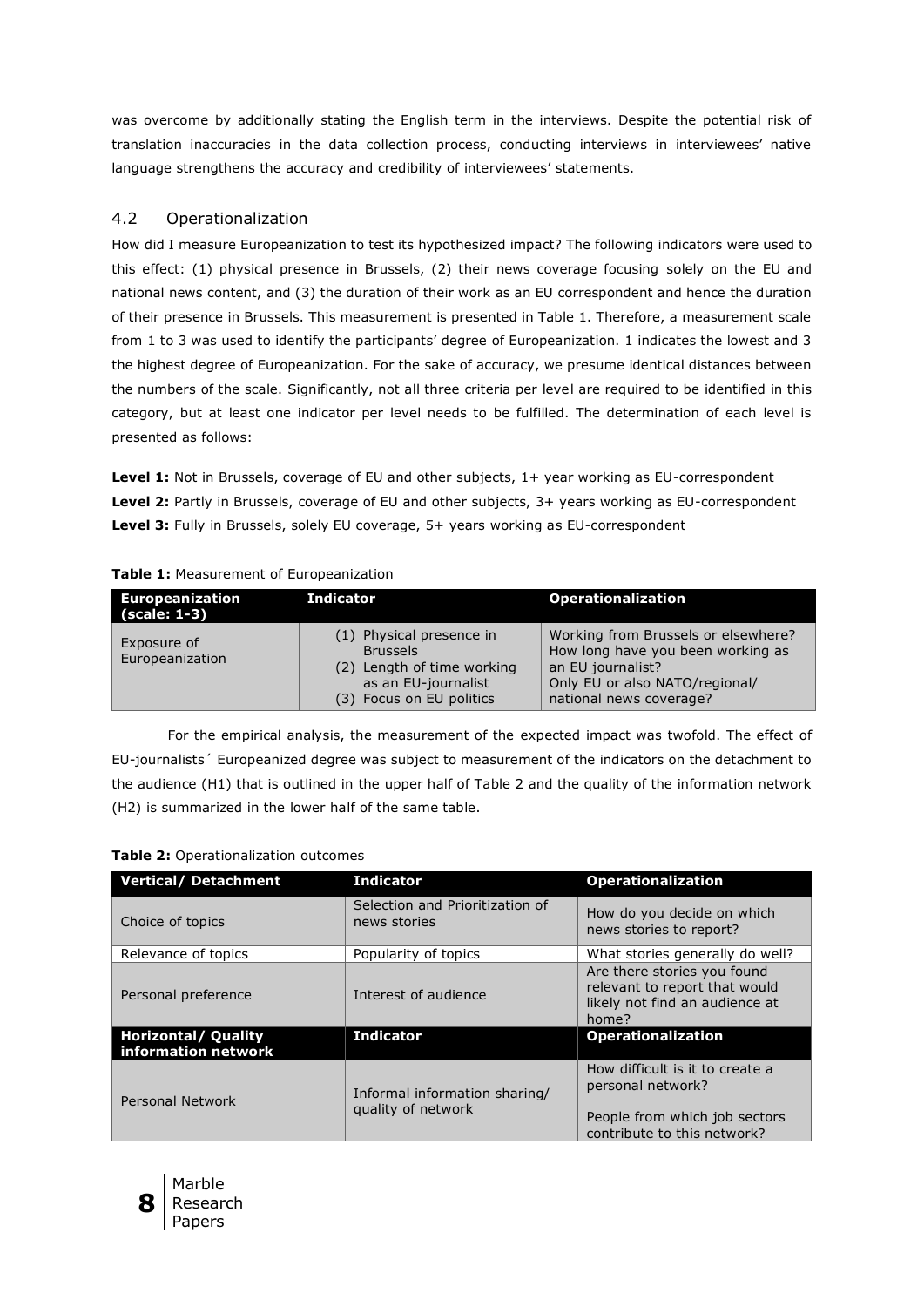| Methods of research           | Triangulation data        | Where do you get your<br>information? Do you have a<br>main source of information?                                                                           |  |
|-------------------------------|---------------------------|--------------------------------------------------------------------------------------------------------------------------------------------------------------|--|
|                               |                           | Are the public records sufficient<br>for general reporting?                                                                                                  |  |
| Political pressure            | Restrictions in reporting | Have you felt political pressure<br>when reporting?                                                                                                          |  |
| National position on EU level | Lack of access            | What are the impediments you<br>encounter in knowing which<br>position was, for instance, taken<br>by a politician within certain EU<br>policy negotiations? |  |

*Source: Author's elaboration*

## 4.3 Data analysis method

All interviews were anonymously transcribed and subsequently analyzed in the light of a qualitative content analysis (Mayring, 2000, p. 254-265). The transcripts were reread multiple times, quotations were extracted, statements paraphrased, and themes generated according to the operationalization indicated above. Established tables<sup>5</sup> helped to resort and modify the transcript according to answer patterns by linking it to the EU- journalists measured degree of Europeanization when identifying common clusters. Common patterns make it possible to identify correlations between the extent to which EU-journalists are Europeanized and the derived answers. Furthermore, themes for discussion were chosen based on the uniqueness and commonality of answer patterns among EU-journalists.

## 5. Insights into the work of Europeanized EU-journalists

First, this chapter presents a brief analysis of the extent to which EU-journalists are Europeanized. Secondly, it links the effects thereof to the findings from the interviews by focusing on the detachment from the national audience and their quality information network.

Figure 2 illustrates that all the EU-journalists interviewed are to some degree Europeanized. The data about all the interviewed EU-journalists ( $n= 26$ ) indicates that three of the EU journalists (11%) represent the lowest degree of Europeanization, namely level 1, due to, inter alia, their limited work experience.<sup>6</sup> Additionally, 14 EU-journalists (54%) meet the requirements for the second degree of Europeanization while nine EU-journalists (35%) fulfil the requirements for the highest degree of Europeanization. Therefore, the average degree of a Europeanized EU-journalist is measured with a mean of 2.2. The typical EU-journalists thus does not necessarily only cover the EU but also NATO or regional coverage and is typically permanently located in Brussels. Additionally, the average length of working in Brussels as an EU-journalist is 7.5 years<sup>7</sup>, which represents a high degree of Europeanization given the fact that a factor of level 3 includes more than five years of work experience. The identification of a typical EU-journalist is relevant to ultimately understand whether an EU-journalist can equally perform their profession with a lower or higher exposure to Europeanization.

<sup>&</sup>lt;u>.</u> <sup>5</sup> Can be retrieved upon request

<sup>6</sup> See also Appendix B.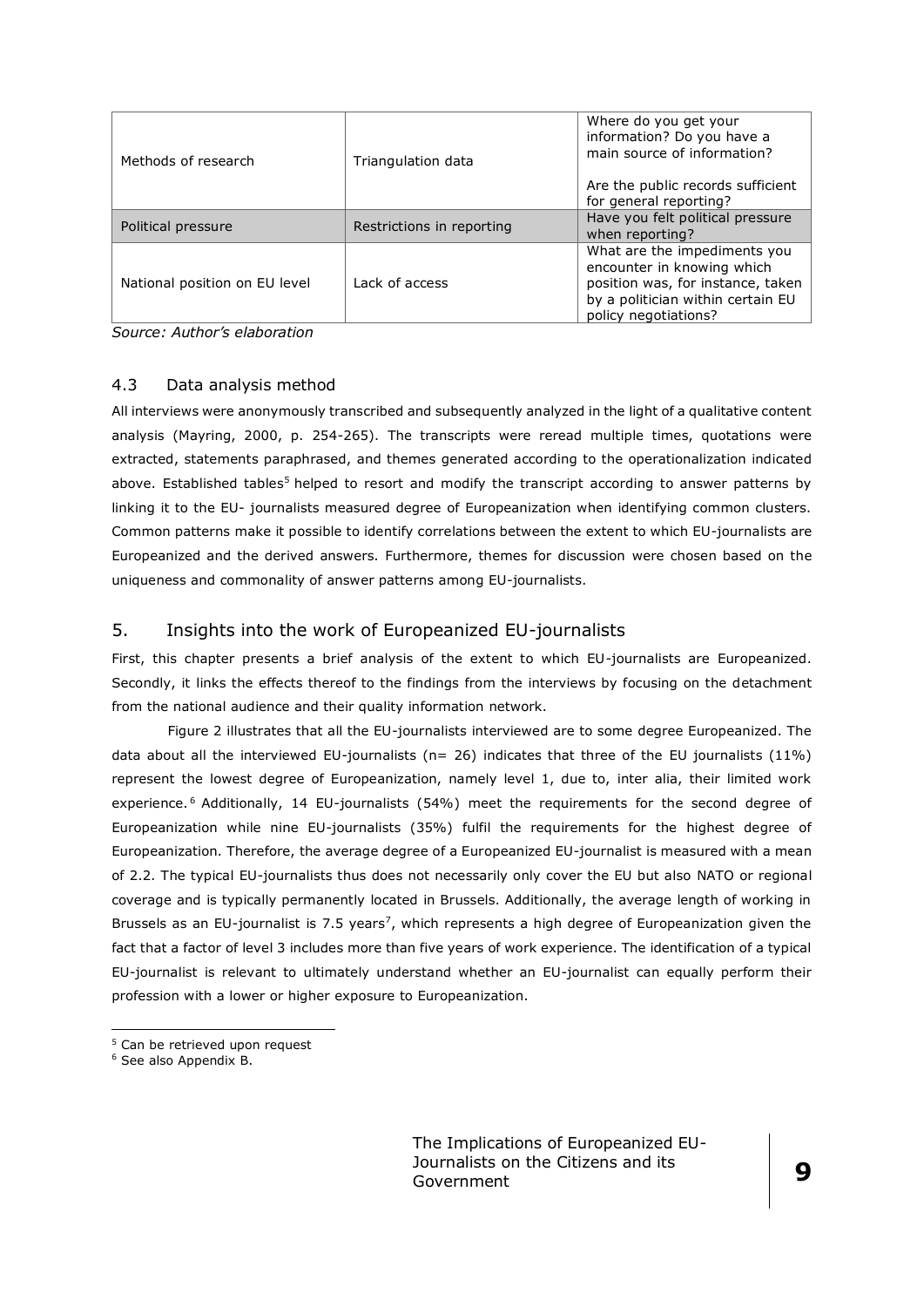

**Figure 2:** The extent to which European Union-journalists are Europeanized

## 5.1 European Union- journalists´ news coverage: topic selection for the national audience

Given the home audience's general lack of interest on EU´s news coverage and their inability to recognize the direct effect of events in Brussels on their daily lives, EU-journalists prioritize topics and style of writing to capture the national audience's interest (Lecheler, 2008, p. 458; Adam, 2012, pp. 25-26). Hence, the interview results are outlined by connecting the EU journalists' degree of Europeanization to their answer patterns regarding their topic selection for the national audience.

Most interviewed EU-journalists showed identical patterns in their decisions about which news stories to report by prioritizing the interest of the national audience, regardless of the EU journalist's degree of Europeanization (see also Gleissner & de Vresse, 2005, p. 223). Generally, EU-journalists stated to have daily morning meetings with the editors to consult about topics by submitting topic proposals while also receiving the editors' daily topics' suggestions (J1- J15, J18- J21, J24, J26). Hence, they maintain contact with the editorial board ensuring a link to the national audience (p. 228). Two EUjournalists with distinct levels of Europeanization (l. 1& 2) referred to their responsibility as a service provider to the editors which means the latter solely decide on the daily topics to cover (J23, J25). Other EU-journalists with second-degree Europeanization emphasized their great freedom in content selection because they are perceived as the experts in Brussels (e.g., J4, J16). However, EU-journalists also emphasized the importance of maintaining the balance of a national and European perspective by attending the daily editors´ meeting of the national media channel:

The daily conversation with the editorial staff also guides as *a control for yourself* about which topic we can write. It is our job as a journalist to have the topics ready and be able to argue why I would not write about it or sometimes you also find them good and publish those suggested topics from the agencies. (J18)

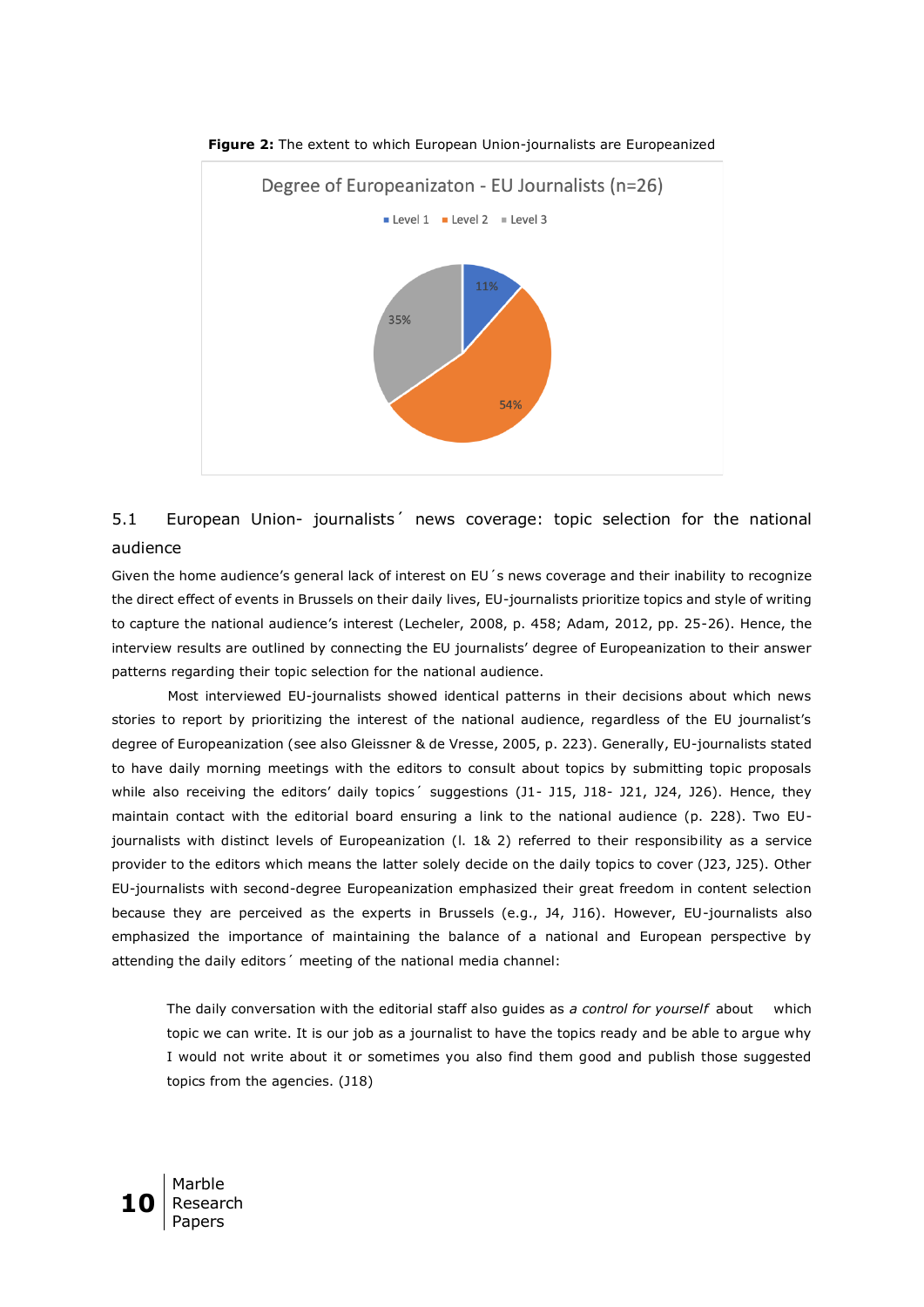The interviews yielded similar results concerning the national audience´s interest in EU coverage regardless of EU-journalists´ degree of Europeanization. All journalists (J1-26) identified present EU topics with domestic reference and driven by the national debate as considerably interesting to the national audience (Berry et. al., 2015; De Vreese, 2003). Generally, EU news coverage dominates in periods of crises and scandals hence "comes and goes in waves" (e.g., J4, J18). Several EU- journalists also consider the importance of their commercial role as J22 highlighted: "only if you have enough charisma, you perhaps can cover the apparent missing charisma of Brussels". The way of selling the articles thus is essential to make EU news coverage appealing to the reader not least because of the limited performance of the EU itself (e.g., J 24). Most journalists of all Europeanization degrees noted that the migration crisis, the pandemic, and Brexit have great domestic impacts given why they have received much attention from the media, and interest from the audience (e.g., J6, J10, J13, J22). In fact, most media coverage is dominated by EU issues with national impact (Kevin, 2003, p, 88). Additionally, the national audience generally perceives EU foreign affairs news coverage on EU-relations with Russia and China as interestingly since they particularly relate to German domestic impact regarding North -stream II and electric mobility (J16, J19, l. 2, 1). To capture the interest of the national audience it is additionally relevant "to personalize EU coverage on single Politician's such as Trump, Putin, and Erdogan through the choice of conflict topics" (J26). These topics are appealing to the national audience since they are generally perceived as irritating.

Regardless of EU-journalists' degree of Europeanization, they responded that overly technical and complex stories diminish audience interest in EU news. There is thus a need to dis-entangle complex matters to allow a simple understanding and make it more appealing to the national audience (Lecheler, 2008, p. 459). Other than that, EU journalists of various Europeanization degrees noted their capability to estimate relevant topics in terms of audience interest due to their central position in Brussels (e.g., J18, J24). Their personal preference does not conflict with the national audience´s desire for EU- news topics since topics are only of importance to the audience if they somewhat reach an equal level of importance in Brussels.

Irrespective of their exposure to Europeanization, EU-journalists emphasized the relevance to predominate the national audience interest. They hence consider it their duty to translate the EU´s complexity into simple terms, apply an appealing style of writing and select topics of relevance to the national audience that in sum illustrate themes that irritate readers.

#### 5.2 European Union journalists´ network: the key ingredient for their research methods

EU-journalists' research methods are versatile, fluctuating, and subject to a degree of critical reflection on the information supplied. Hence, answers on the sourcing of information and impediments are presented by linking it to the degree to which EU-journalists are exposed to Europeanization.

The interviews yielded mixed results regarding EU-journalists´ perceptions of how to perceive a quality information network and their research methods by partly critically reflecting on sources and thus noting impediments. Regardless of their degree of Europeanization, all the interviewed journalists (J1– 26) agree upon the considerable importance of being physically present in Brussels to establish and maintain a network. Brussels is perceived as "the place to be" to meet people through press-related and networking events (J19). An EU-journalist also confirmed the significance of being physically present in Brussels but indicated that they did not focus on establishing a network and admitted "I would advise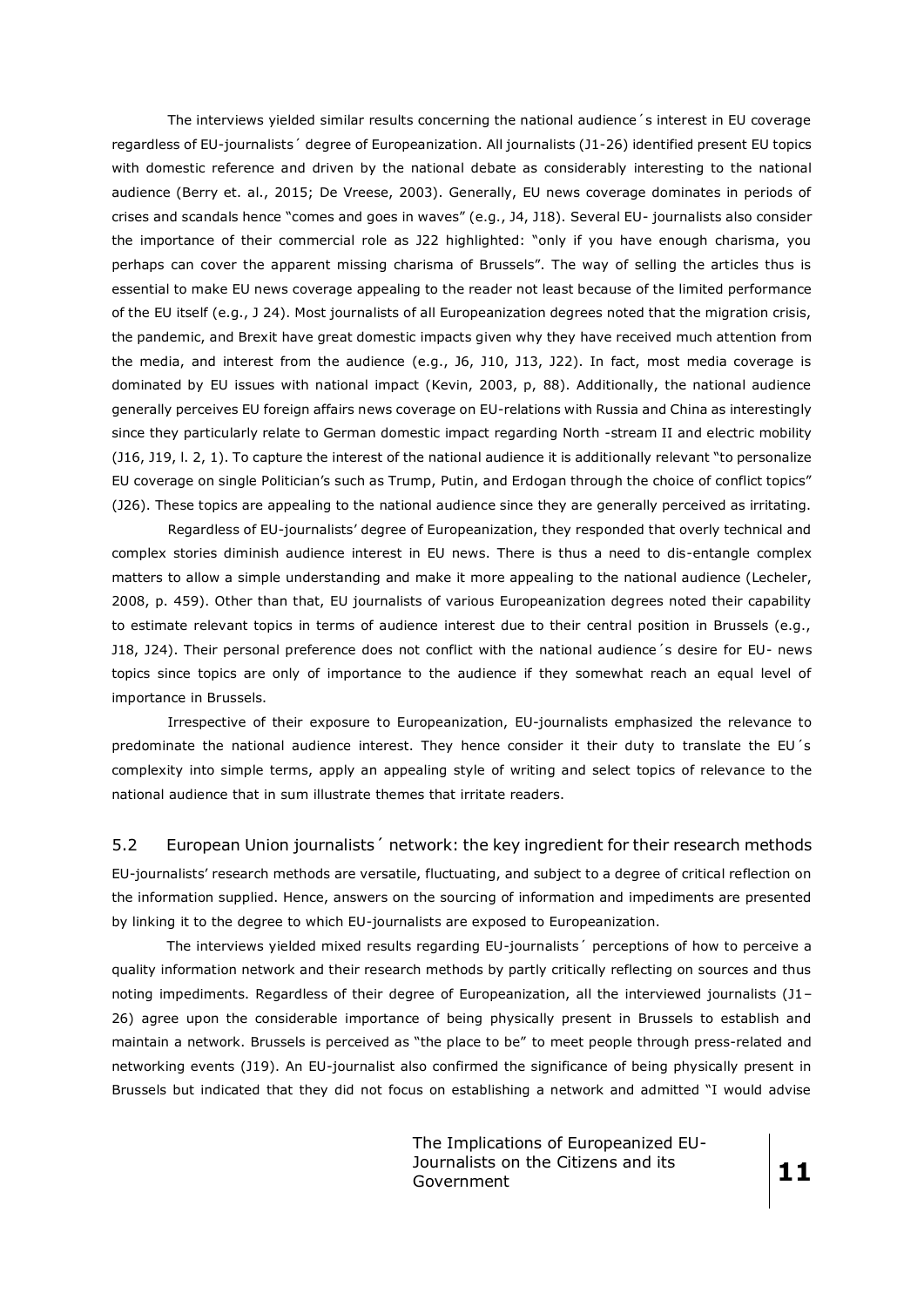everyone coming to Brussels nonetheless to do so as it is crucial for receiving information and especially exclusive one" (J23).

Almost all the EU-journalists agreed that establishing a network in Brussels is easier than in their home country since they receive contact details from prior colleagues and various invitations to background briefings. Only J18, who had the highest degree of Europeanization noted that establishing a network in Brussels was much more difficult than on a national level. However, the interviews yielded mixed results on the establishment of a qualified network. Most of the EU-journalists, with various degrees of Europeanization, noted that developing networks in Brussels is subject to time, trust, and commitment because anonymity must be guaranteed (J1, J3, J6, J17, J18). Hence, an average EU-journalist states that the higher the degree of trust, the more a journalist receives exclusive information (e.g., J5). Given the importance of an established network in Brussels, an EU- journalist with the second degree of Europeanization stressed: "Your quality as a journalist depends exclusively on the network, you are worth depending on the information you manage to gather" (J14, see also J2). This notion thus is crucial to understand the importance of developing trust to conduct good news coverage. An impediment to establishing a qualified network is the size of the media company given that EU-journalists from small media channels struggle to gather exclusive information through a developed network (J2, J12; see also Lecheler, 2008, p. 459). However, distinct Europeanized EU-journalists have an advantage in establishing networks when they speak several languages and maintain contacts from prior jobs and correspondent positions such as in London and Washington (J7, J8, J15, J19, J26). In turn, language barriers hinder the ability to present several political positions because background briefings of other Member States are held in national languages (J1, J21, l. 3).

The strong national bubble in Brussels also helps to establish a network. Since EU-journalists conduct news coverage for the national media it is essential to keep close contact with the national community in Brussels (J2, J26, l. 2). Among journalists, the network also include similar job sectors, namely, stakeholders, diplomats, European External Action Service, press speakers, government officials, and non-governmental organizations and lobby groups (J1- J26; see also Berry et al., 2015). This enables EU-journalists to develop a quality information network by ensuring diversity in sourcing. A general impression from all the interviewed EU-journalists furthermore shows the sufficiency of public records. However, in terms of objectivity and exclusiveness of information such as the process of meetings and negotiations views were more critical. Hence, most EU-journalists indicated the institutions as their main source of information, which could be triangulated, and expanded with informal sources. Three EUjournalists indicated that their pivotal sources are mainly informal (J5, J8, J19, l. 2 & 1). An EU-journalist emphasizes the triangulation of information, neither from a single formal nor informal source is sufficient given the fact that national representatives, diplomats are reporting through national lenses and institutions lack transparency (J1, J2, J8, l. 3). This awareness is relevant for information evaluation to ensure fact-orientated knowledge.

Several EU-journalists (J6, J7, J10, J18-20, J22, J23 J,26, l.1-3) identified impediments to representativeness of the information from the Commission, which has become "the EU´s black box" (J22), despite its important role as an information provider (J20). EU-journalists from the lowest degree of Europeanization upward indicated a determined attitude towards the Commission:

**12** Marble Research Papers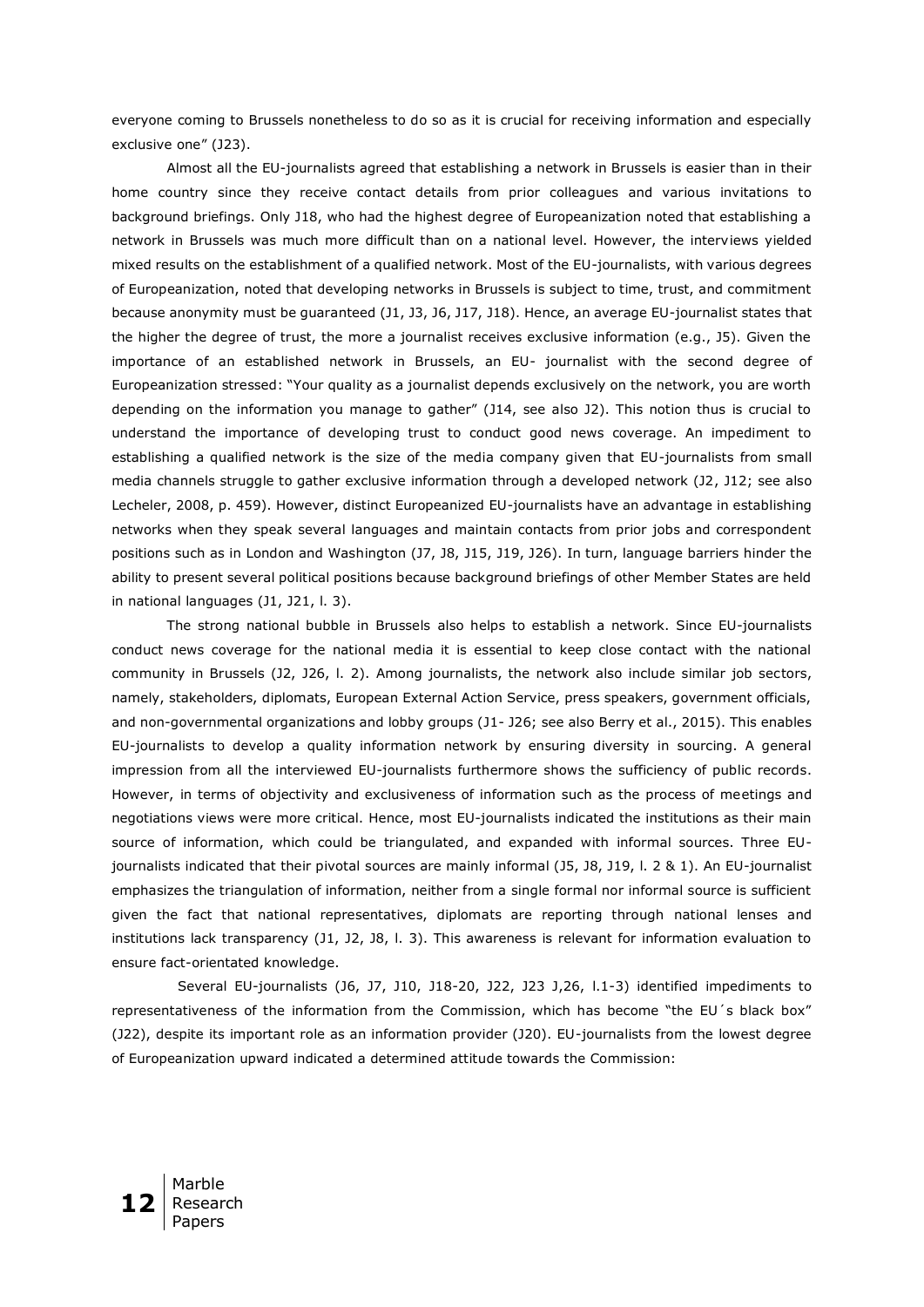It is controlled messaging in the Commission … as the midday briefing is a catastrophe. They are just presenting results, the only way you can receive new information is by talking to people off recording which is a dilemma for democracy. (J19)

This "vertical control" (J19) of the "propaganda event" (J23) that is the Commissions´ daily press conference does not allow for a dialogue; hence it is recognized as a dilemma for democracy (J22, J23). Nonetheless, EU journalists (l.2) refer to the press conference´s relevance due to "off-record" discussions afterwards (J16, J17) while others classify the daily press meetings of the Commission importantly (J21, J24, J25, l. 3 & 1). Since the Commission purposely leaks documents, the institution aims to spread relevant information only unofficially (J24, l.3). That way EU-journalists receive additional information informally via the institutions. Moreover, several EU- journalists of distinct Europeanized degrees noted information impediments due to the Council´s lack of transparency. An average Europeanized EUjournalist therefore illustrated the importance of the triangulation of sources through a high-quality information network and stated: "If everything is transparent, one does not need journalists to be based in Brussels physically anymore. Such personal networks are important as not everything is transparent" (J 17). Having this critical reflection on sources helps EU-journalists to report critically by not being too close to the actors from the lowest degree of Europeanization onward.

An EU-journalist summarized the concept of critical reflection in reporting by emphasizing that receiving compliments from press speakers on news coverage indicates lacking critical reporting (J20). Reporting critically means including both sides of the topic, in turn, it limits opportunities for outside pressure of readers and politicians. None of the EU-journalists have experienced any political pressure in terms of censorship; however, several Italian EU-journalists of different levels of Europeanization experience pressure through phone calls by politicians who request changes afterwards (J3, J4). Another EU-journalist added that this issue is twofold: "what the Italian Politicians say and what it is said in Brussels. When you go against what the Italian politicians say you receive several calls" (J7, l.3). Other EU-journalist´s mentioned the increased harsh feedback from the national audience on published EU coverage (J17, J20, J26, l. 2&1) and an "internal quality check" (J24, l. 3). Despite the outside pressure and criticism, it does not impact EU-journalists' news coverage.

In sum, the established network is an integral factor for the sourcing of information for Europeanized EU-journalists due to recognized impediments of the Commission and the Council as they lack transparency. Moreover, a correlation between the degree to which EU-journalists are Europeanized and the intensity of collaboration with a network was generally identified despite J23, who refrained from networking.

# 6. The effects of European Union journalists´ exposure to Europeanization for

## their profession

It is now possible to assess the validity of the established hypotheses. Hence, the relation between EU journalists' exposure to Europeanization and their degree of detachment from the national audience (vertical Europeanisation) on the one hand and quality of their information network (horizontal Europeanisation) on the other hand is discussed.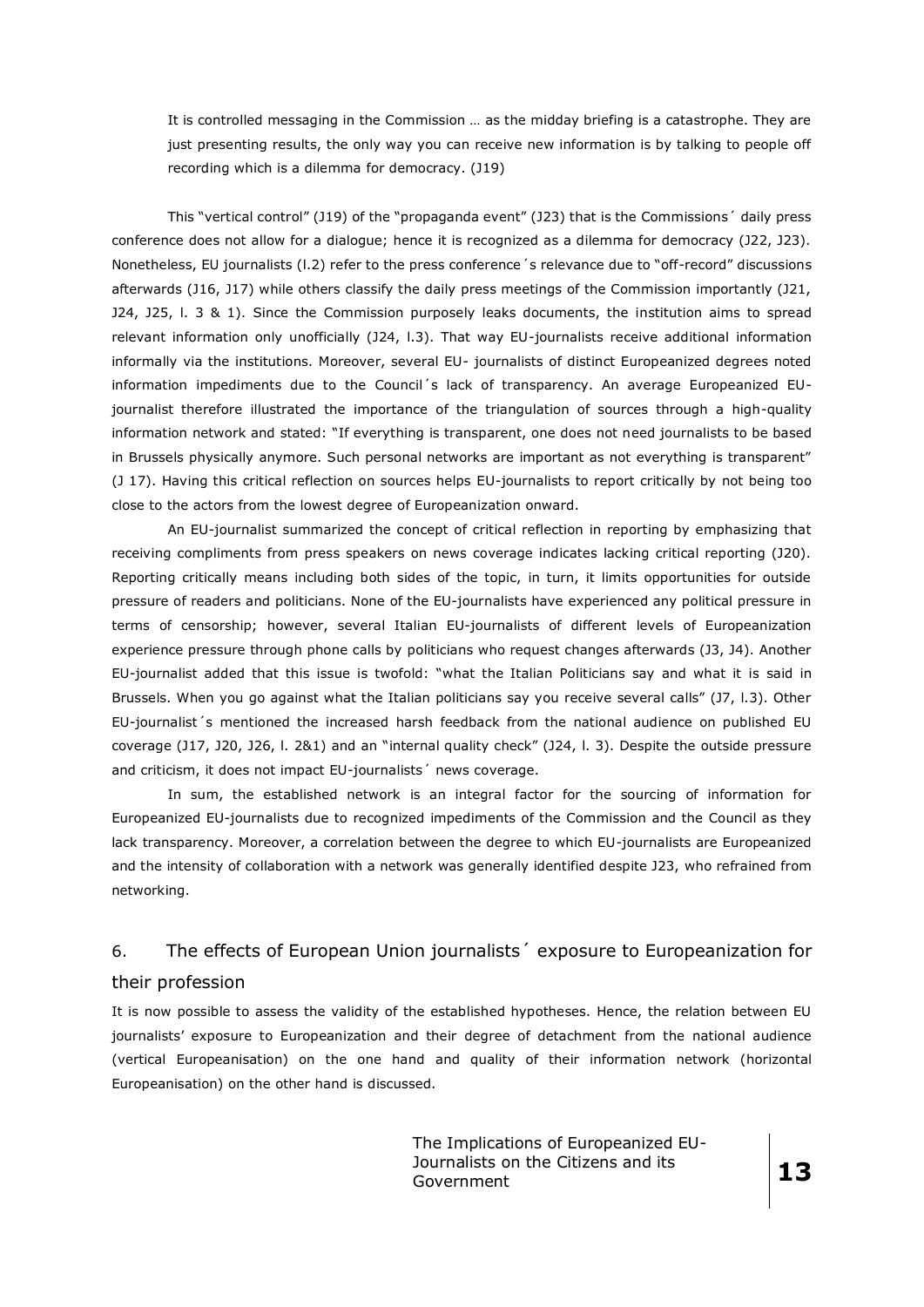**H1:** The more EU-journalists are exposed to (vertical) Europeanization, the more detached from the national audience they become.

Most of the interviewed EU-journalists experience daily collaboration with the national editors, and this anchor to their national attachment affects their news coverage regardless of their exposure to Europeanization. For instance, 20 EU-journalists of all three levels of Europeanization noted the relevance of their daily editors' meetings for topic consultations while their expertise is recognized. Another two EUjournalists below the Europeanized average perceive themselves as solely service providers, which means the editor selects the topics. The remaining EU-journalists of average Europeanization are privileged in their freedom of topic choice due to their great freedom to consider which topics are popular among the national audience.

All the interviewed EU-journalists prioritize the national audience's interest in the news coverage by covering topics with a domestic impact and those driven by national debate. Nine EU-journalists, representing all distinct degrees of Europeanization, provided examples of popular topics such as crises, scandals, and foreign affairs coverage with national relevance that ultimately ensure the interest of the national audience. Given that the interviewed EU-journalists demonstrated a unified stand regarding the harmony of personal preferences of topics and the interest of the national audience, the extent to which they are Europeanized is insignificant. Since the effect of EU-journalists' Europeanization on the selection of topics for news coverage is insignificant and does not constitute detachment from the national audience, this hypothesis is not proven.

Due to the anchor function of the national editors as well as the EU-journalists' capability in identifying topics relevant to the national audience, an attachment to them is in turn secured. Since EU news coverage is subject to the interests of the national audience, a Europeanized public sphere is developing given the fact that EU-journalists fulfill their communication role by bridging the national and EU levels (Adam, 2012, p. 30). Therefore, Europeanized EU-journalists' coverage focuses on EU decisions (p. 9). EU-journalists thus have been credited with being a central figure of an emerged European public sphere (Gerhards, 1993).

**H2:** The more EU-journalists are exposed to (horizontal) Europeanization, the better their quality information network will be.

To identify a correlation between the effect of EU-journalists´ exposure to Europeanization and their quality of information network, the precondition of any level of Europeanization must be met since the physical presence in Brussels is a condition to develop a network mentioned by all the interviewed EUjournalists. A high-quality information network defines the exclusiveness of information because of lacking transparency among official sources. Eleven EU-journalists who have been exposed to the effect to Europeanization at an above average level, identified *time and trust* as essential factors to increasingly receive exclusive materials. Due to the development of trust over time, the length of time spent in Brussels influences the degree of a high-quality information network.

Given the importance of the triangulation of sources through high-quality information networks because of a lacking exclusive information from EU institutions, all EU-journalists are dependent on their quality information network. Since most EU-journalists are aware of the information impediments of the

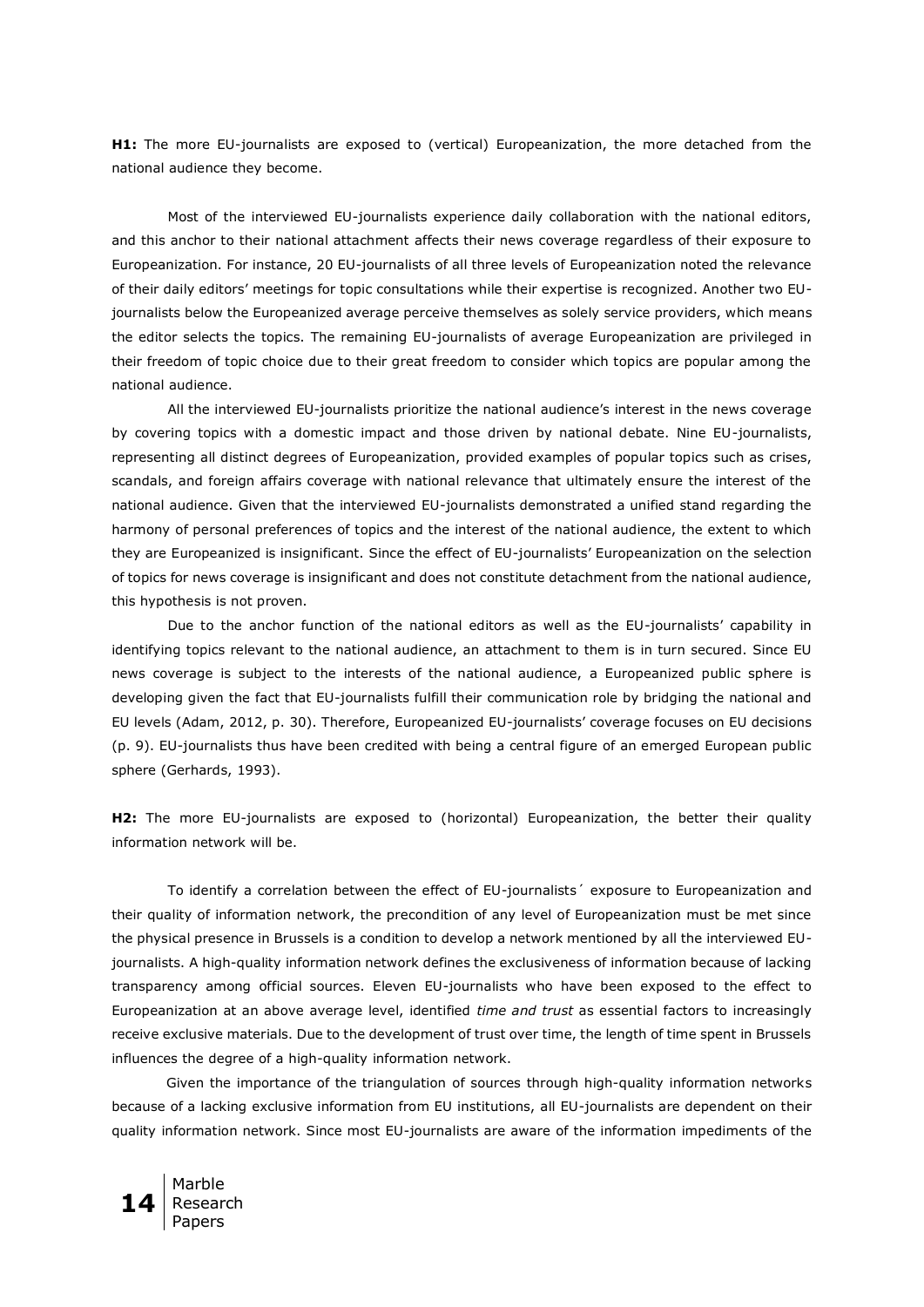Commission and the Council, more attention is given, and effort made to manage a high-quality information network. Hence, it is relevant to fill the information gaps from the EU institutions for complete news coverage.

The considerable importance of physical presence in Brussels to establish a network that grows in terms of quality over time, the length of time spent working in Brussels as well as the physical location are all determinants of the degree of a quality information network. We can therefore infer that the more EU-journalists are exposed to Europeanization, the better their quality information network will be; thus, this hypothesis is proven. Regardless of the extent of their Europeanization, the critical reflection among EU-journalists on the information provided by EU institutions furthermore affects the idea of the quality information network. The average EU-journalist confirms the importance of triangulation of sources through a developed quality information network by pursuing an accountability enhancing role.

## 7. Conclusion

This paper examines the effect of EU-journalists' exposure to Europeanization through the indicators of detachment from the national audience and the quality information network. Both concepts relate to journalists ability to hold the national government accountable. To conduct this analysis, I completed interviews with EU-journalists and derived two hypotheses based on the concept of Europeanization and its public sphere. The analysis reveals that good news coverage is subject to exclusive information through a high-quality information network. It results from EU institutions' lack of transparency regarding objectivity and exclusiveness of information that poses impediments to reporting. Therefore, EUjournalists are dependent on establishing quality information networks to receive exclusive information such as on developments of negotiations by national ministers. It then allows EU-journalists to uncover information and inform the national audience. The analysis shows that these networks are time consuming due to the necessity of establishing trustworthiness with the persons within this network, which sets the groundwork for receiving exclusive information. Since the length of stay in Brussels thus affects the quality information network, H2 is proven.

The analysis furthermore illuminates EU-journalists' relation to the national audience. To conduct good EU news coverage, an EU-journalist must be somewhat embedded in the national system by fulfilling a bridging role through transnational communication and by selecting topics relevant to the national audience. The analysis reveals that EU-journalists are in daily collaboration with national editors regardless of the extent to which they are Europeanized and their professional autonomy in Brussels is granted. Thus, one can assume that EU-journalists are sufficiently embedded without losing their independence. Since EU-journalists strongly consider the interest of the national audience in terms of topic selection, the analysis furthermore discloses the emerging Europeanized public sphere, thus H1 is not proven.

Significantly, for EU-journalists to fulfil their transnational communication and democratic role, freedom of the press is secured since none of the EU-journalists have experienced any censorship. It is worth highlighting that a slight distinction between Italians and German EU -journalists appeared in the research. While German EU-journalists experience an internal control check, Italians often receive calls from Politicians´ criticizing published coverage. This does not hinder them from providing good news coverage, but it makes it more exhausting and needs to be considered for the sake of accuracy in terms of reporting. One can conclude that the degree to which EU-journalists are exposed to Europeanization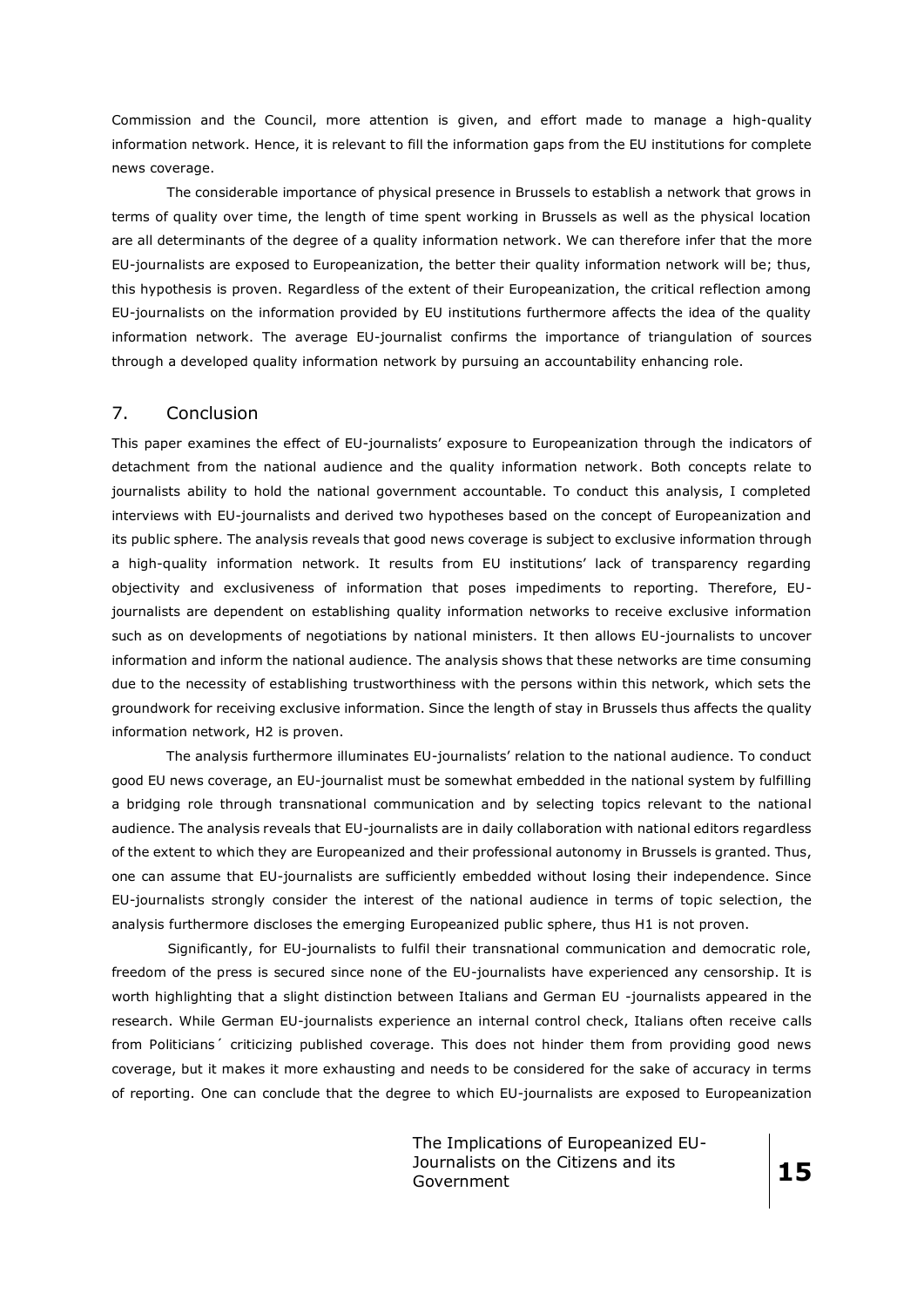influences their quality information network to receive the additional information they need to hold their national government accountable. Additionally, the research revealed that the correlation between the exposure to Europeanization and quality information network is essential to sufficiently inform the citizens and to bridge the national and EU level. Lastly, the research suggests that the procedure to build this quality information network is simultaneous across distinct EU-journalists´ nationalities given the precondition of an exposure to Europeanization and the significance to be physically in Brussels. This phenomenon thus suggests external validity and an incentive of generalization among EU-journalists of other Member States to fulfill an accountability enhancing role.

Although the analysis identified a correlation between the duration of their stay in Brussels and the quality information network by EU-journalists above the average, the thesis acknowledges the limitation that trust is difficult to measure as it is subject to individual experiences. This complicates the identification of a recommended minimum stay for journalists. Lastly, this research is subject to limitations regarding the correlation between critical reporting and receiving less exclusive information from informal sources. Although some EU-journalists have indicated to have experienced it at press conferences, it is not sufficient to draw a generalized conclusion, thus it requires more research. It would be interesting to consider a wider sample of EU- journalists as well as of other countries to analyze if and how they proceed with critical information distinctively.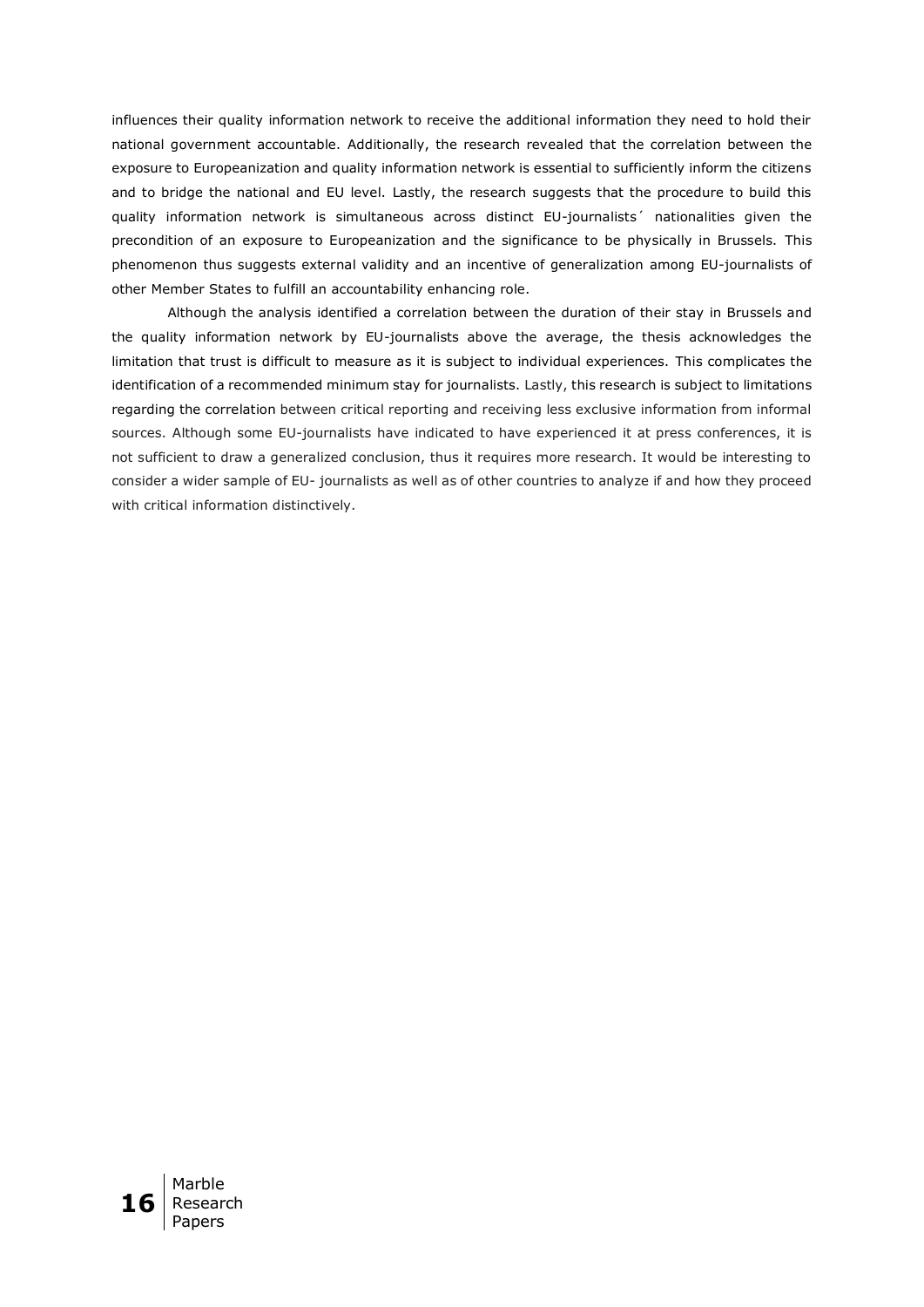# **Appendix**

# **Appendix A:**

| Italian EU-    | <b>Start Brussels</b> | Occupation field         |
|----------------|-----------------------|--------------------------|
| journalists    |                       |                          |
| J1             | 2011                  | Internet                 |
| J2             | 2016                  | News Agencies            |
| J3             | 2007                  | Newspapers and Magazines |
| J <sub>4</sub> | 2016                  | Internet                 |
| J <sub>5</sub> | 2016                  | TV networks              |
| J <sub>6</sub> | 2016                  | Newspapers and Magazines |
| J7             | 2016                  | News Agency              |
| J8             | 1985                  | Newspapers and Magazines |
| J9             | 2009                  | Freelancer               |
| J10            | 2011                  | News Agency              |
| J11            | 2011                  | News Agency              |
| J12            | 2018                  | News Agency              |
| J13            | 2001                  | News Agency              |
| J14            | 2018                  | Internet                 |
| J15            | 2017                  | Freelancer               |

## **Table 2:** German EU-journalists

| German EU- journalists | <b>Start Brussels</b> | Occupation field |
|------------------------|-----------------------|------------------|
| J16                    | 2019                  | Newspaper        |
| J17                    | 2019                  | Newspaper        |
| J18                    | 2009                  | Newspaper        |
| J19                    | 2020                  | Newspaper        |
| J20                    | 2020                  | Radio            |
| J21                    | 2016                  | Newspaper        |
| J22                    | 2017                  | Radio            |
| J23                    | 2008                  | Freelancer       |
| J24                    | 2015                  | Newspaper        |
| J25                    | 2019                  | Radio            |
| J26                    | 2018                  | Newspaper        |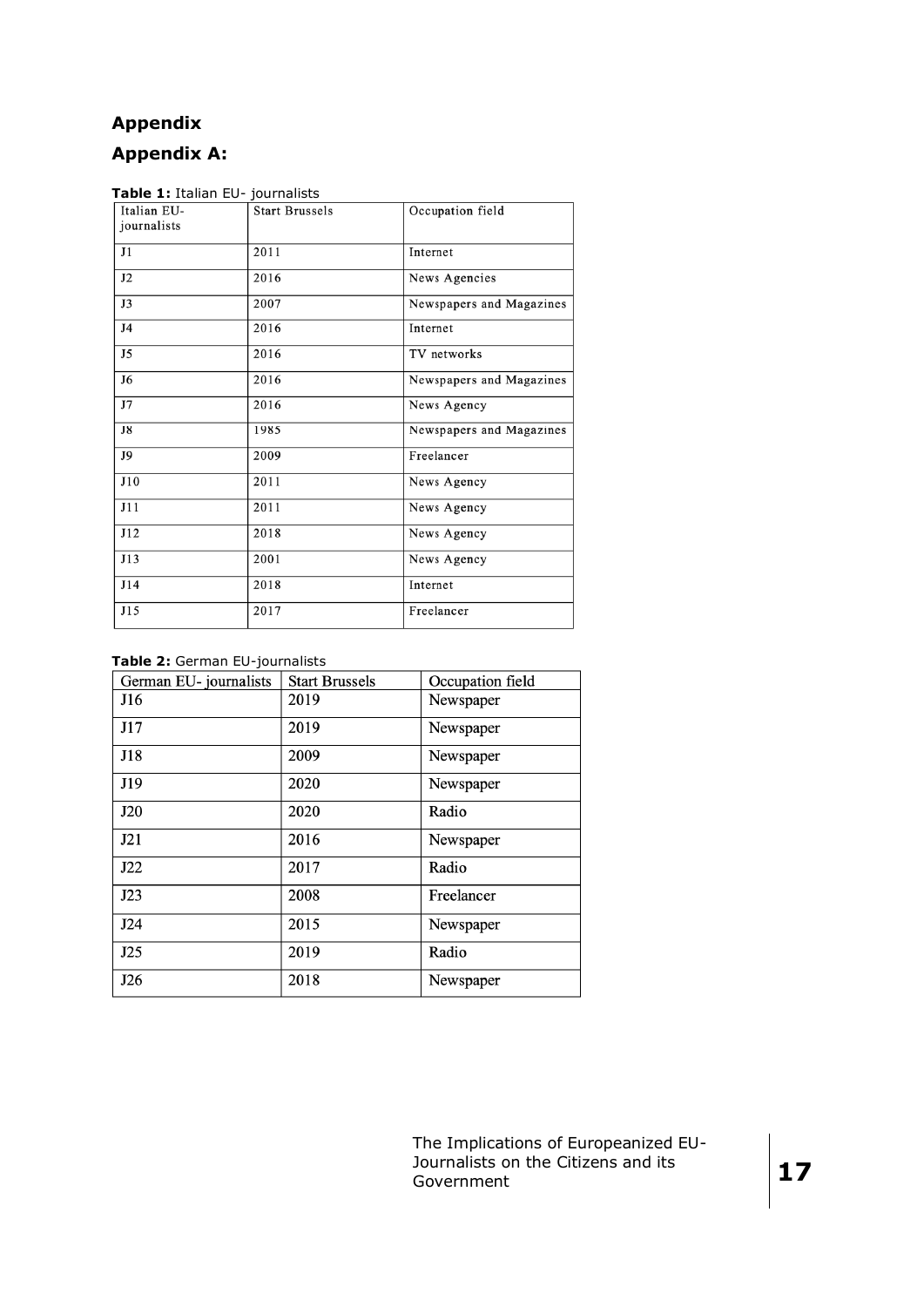| Europeanization measurement |                 |                           |                     |                |
|-----------------------------|-----------------|---------------------------|---------------------|----------------|
| EU-                         | Physical        | Length of                 | Focus on            | Degree         |
| journalist                  | presence        | working as an             | EU/Benelux/national | Europeanized   |
|                             | <b>Brussels</b> | EU-journalist             | coverage            | $(level 1-3)$  |
|                             |                 | (in years)                |                     |                |
| J1                          | yes             | 10                        | EU                  | 3              |
| J2                          | yes             | 5                         | EU, NATO, national  | $\overline{2}$ |
| $\overline{J3}$             | yes             | 14                        | EU                  | 3              |
| J4                          | partly          | 5                         | EU                  | $\overline{2}$ |
| J <sub>5</sub>              | yes             | 5                         | EU, Benelux         | $\overline{2}$ |
| J6                          | yes             | $\overline{5}$            | EU, Benelux         | $\overline{2}$ |
| J7                          | yes             | 5                         | EU                  | 3              |
| J8                          | partly          | 35 (3 y break)            | EU                  | $\overline{2}$ |
| J9                          | yes             | 12                        | EU                  | 3              |
| J10                         | yes             | 10                        | EU                  | 3              |
| J11                         | yes             | 10                        | EU                  | 3              |
| J12                         | yes             | 3                         | EU                  | $\overline{2}$ |
| J13                         | yes             | 20                        | EU                  | 3              |
| J14                         | yes             | 3                         | EU                  | $\overline{2}$ |
| J15                         | yes             | $\overline{4}$            | EU                  | $\overline{2}$ |
| J16                         | yes             | $\overline{2}$            | EU, NATO, Benelux   | $\overline{2}$ |
| J17                         | yes             | $\overline{2}$            | EU                  | $\overline{2}$ |
| J18                         | yes             | 12                        | EU, NATO, Benelux   | $\overline{2}$ |
| J19                         | yes             | 1                         | EU                  | 1              |
| J20                         | yes             | $\mathbf{1}$              | EU, regional        | $\mathbf{1}$   |
| J21                         | yes             | 5                         | EU                  | 3              |
| J22                         | yes             | $\overline{4}$            | EU                  | $\overline{2}$ |
| J23                         | yes             | 13                        | EU/regional         | $\overline{2}$ |
| J24                         | yes             | 6                         | EU                  | 3              |
| J25                         | yes             | $\overline{2}$            | EU, Benelux         | 1              |
| J26                         | yes             | $\overline{\overline{3}}$ | EU, NATO            | $\overline{2}$ |

# **Appendix B**: Europeanization measurement of EU-journalists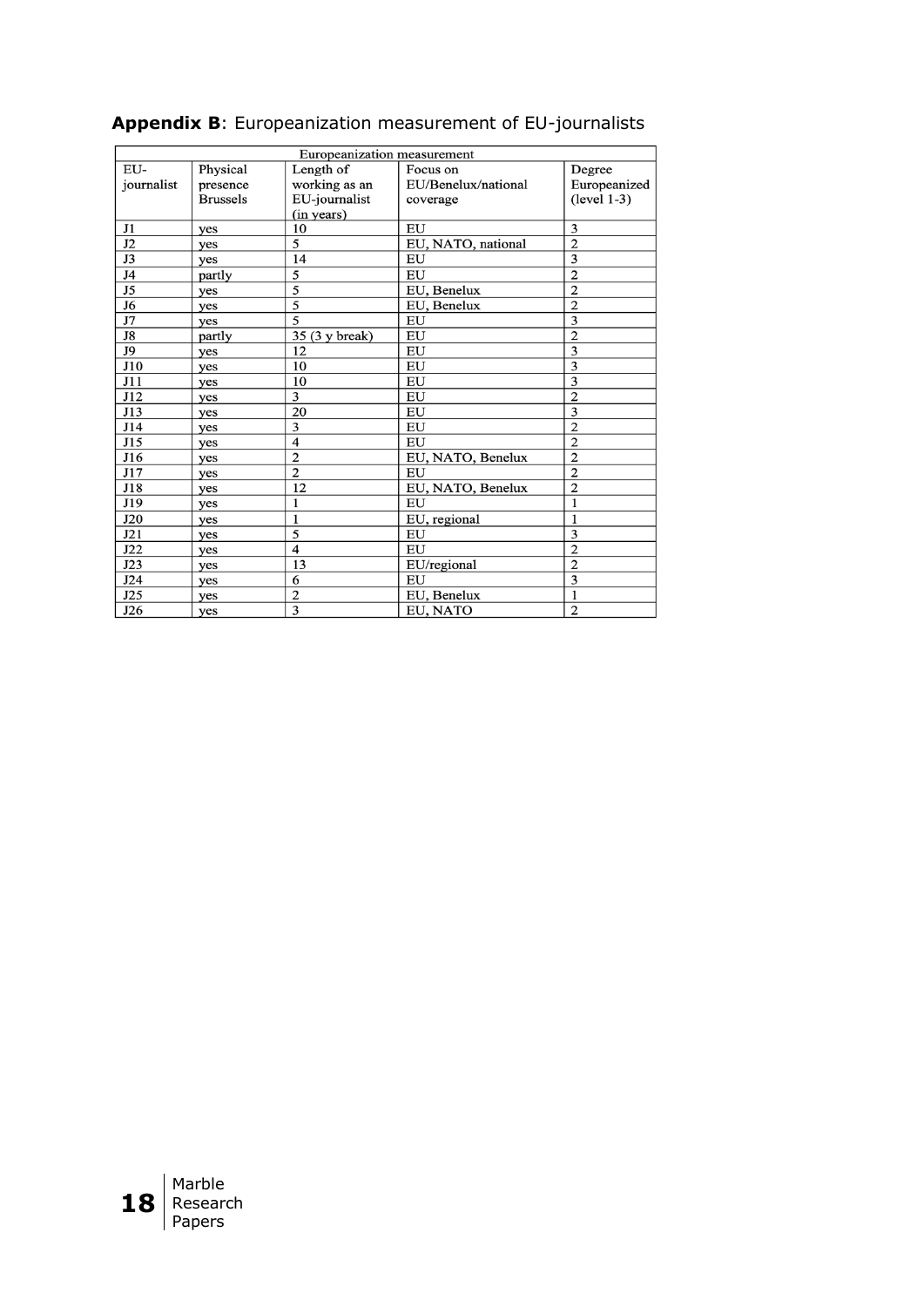## **Reference List**

- Adam, L. B. (2012). The significance of EU topics in national media. Has there been an Europeanization of reporting in the national media? *Bruges Political Research Papers 27*. College of Europe.
- Alsaawi, A. (2014). A critical review of qualitative Interviews. European Journal of Business and Social Sciences, 3, 149-156.<https://doi.org/10.2139/ssrn.2819536>
- Anderson, P.J. (2004). A Flag of Convenience? Discourse and Motivations of the London-Based Eurosceptic Press. *European Studies: A Journal of European Culture, History and Politics, 20(1)*, 151-170.
- Berry, M., Garcia- Blanco, I., Moore, K. (2015). Press coverage of the Refugee and Migrant Crisis in the EU: A content analysis of five European Countries.<https://www.unhcr.org/56bb369c9.pdf>
- Bijsmans, P. (2017). EU Media Coverage in Times of Crisis: Euroscepticism Becoming Mainstream? In M. Caiani, & S. Guerra (Eds.), *Euroscepticism, Democracy and the Media: Communicating Europe, Contesting Europe* (pp. 73-94). Palgrave Macmillan. Palgrave Studies in European Political Sociology [https://doi.org/10.1057/978-1-137-59643-7\\_4](https://doi.org/10.1057/978-1-137-59643-7_4)
- Boomgaarden, H. G., De Vreese, C. H., Schuck, A. R. T., Azrout, R., Elenbaas, M., Van Spanje, J. H. P., & Vliegenthart, R. (2013). Across time and space: Explaining variation in news coverage of the European Union. European Journal of Political Research, 52, 608–629.
- Boomgaarden, H.G., De Vreese, C.H., Schuck, A.R.T., Azrout, R., Elenbaas, M, Van Spanje, J. H.P., Vliegenhart, R., (2013). Across time and space: Explaining variation in news coverage of the European Union. *European Journal of Political Research. 52*, 608-629. [https://doi](https://doi-org.ezproxy.ub.unimaas.nl/10.1111/1475-6765.12009)[org.ezproxy.ub.unimaas.nl/10.1111/1475-6765.12009](https://doi-org.ezproxy.ub.unimaas.nl/10.1111/1475-6765.12009)
- Brüggemann, M., & Kleinen-von Königslöw, K. (2009). 'Let's talk about Europe'. Why Communication, 24(1), 27–48.

countries. Journal of Common Market Studies, 1-20.

Europeanization shows a different face in different newspapers. European Journal of

Exploring the European Union's Communication Deficit. Journal of Common

- Gerhards, J. (1993). Westeuropäische Integration und die Schwierigkeiten der Entstehung einer europäischen Öffentlichkeit. Zeitschrift für Soziologie. 22(2): 96–110.
- Gillespie, P. (2015). News media as actors in European foreign-policymaking. In K. E. Jorgensen, A. K. Aarstad, E. Drieskens, K. Laatikainen, & B. Tonra (Eds.), The SAGE handbook of European foreign policy (pp. 413–428). London: SAGE Publications.
- Gleissner, M., & de Vreese, C. H. (2005). News about the EU Constitution: Journalistic challenges and media portrayal of the European Union Constitution. *Journalism*, *6*(2), 221– 242. <https://doi.org/10.1177/1464884905051010>
- Heft, A., Alfter, B., & Pfetsch, B. (2019). Transnational journalism networks as drivers of Europeanisation. *Journalism*, *20*(9), 1183–1202.<https://doi.org/10.1177%2F1464884917707675>
- Hyde, K.F. (2000). Recognizing deductive processes in qualitative research. *[Qualitative Market Research](https://www.emerald.com/insight/publication/issn/1352-2752)*, Vol. 3 No. 2, pp.82-90. <https://doi.org/10.1108/13522750010322089>
- Juncos, A. & Pomorska, K. (2011). Invisible and unaccountable? National Representatives and Council Officials in EU foreign policy, Journal of European Public Policy, 18:8, 1096-1114, <https://doi.org/10.1080/13501763.2011.615197>
- Kevin, D. (2003). Europe in the Media: A Comparison of Reporting, Representation, and Rhetoric in National Media Systems in Europe. Mahwah/London, Lawrence Earlbaum Associates.